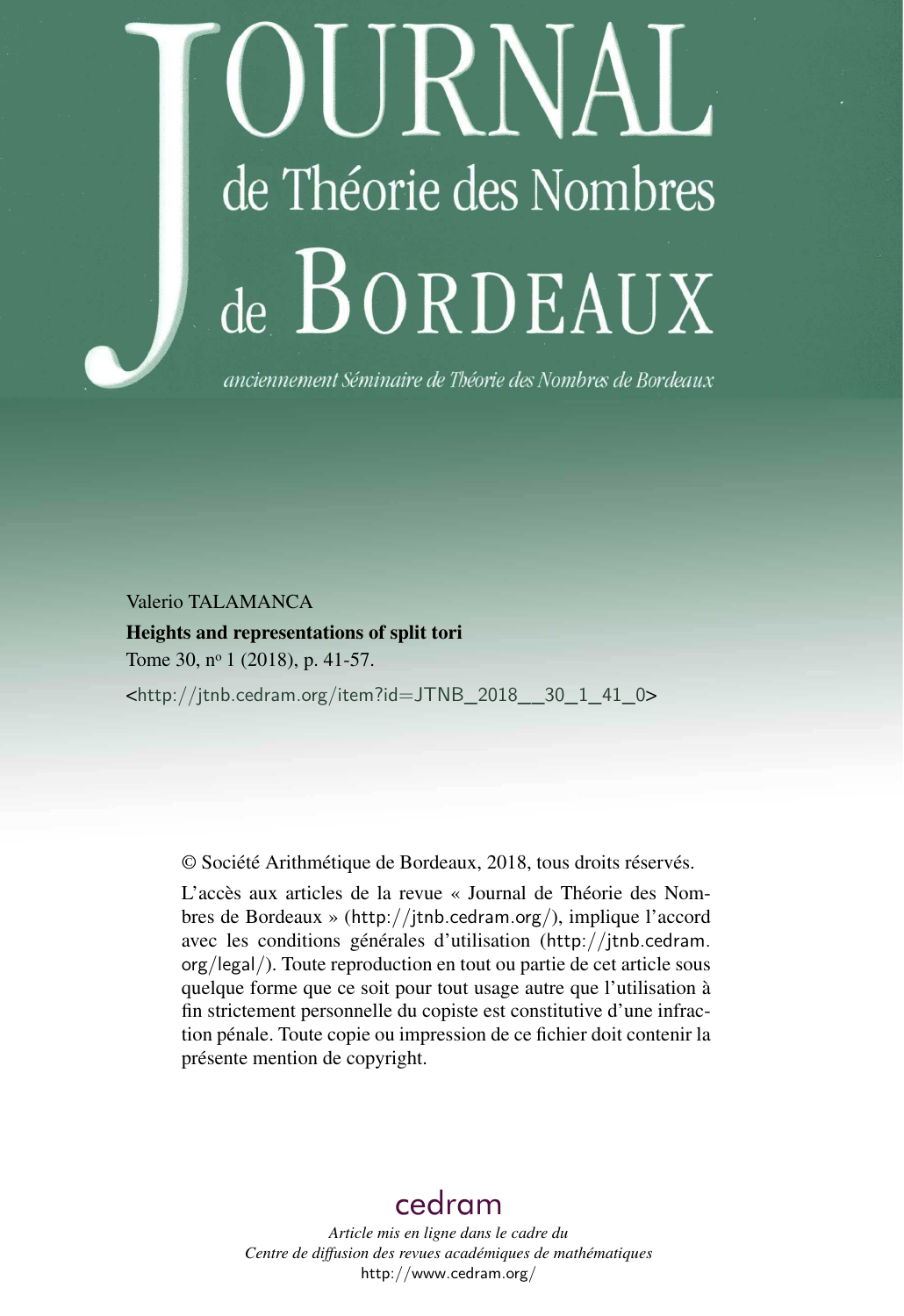## **Heights and representations of split tori**

par Valerio TALAMANCA

Résumé. Soit  $\mathbb{G}_m^d$  le tore déployé de dimension  $d,$  défini sur un corps de nombres  $k$ . À chaque  $\mathbb{G}_m^d$ -module  $E$  nous associons une fonction hauteur *h<sup>E</sup>* définie en utilisant la hauteur spectrale sur GL(*E*). Cela donne lieu à un accouplement de hauteur entre le monoïde des  $\mathbb{G}_m^d$ -modules irréductible de  $\mathbb{G}_m^d$  et le groupe  $\mathbb{G}_m^d(\overline{k})$ . Nos résultats principaux sont une caractérisation de ces G*<sup>d</sup> <sup>m</sup>*-modules *E* pour lequel *h<sup>E</sup>* satisfait le théorème de finitude de Northcott, la détermination des noyaux des accouplements de hauteur, ainsi que, pour quelques classes de  $\mathbb{G}_m^d\text{-modules }E,$  le calcul du groupe des automorphismes qui préservent *hE*.

ABSTRACT. Let  $\mathbb{G}_m^d$  denote the *d*-dimensional split torus defined over a number field k. To each  $\mathbb{G}_m^d$ -module E we associate a height function *h<sup>E</sup>* defined by means of the spectral height on  $GL(E)$ . This gives rise to a height pairing between the monoid of irreducible  $\mathbb{G}_m^d$ -modules of  $\mathbb{G}_m^d$  and the group  $\mathbb{G}_m^d(\overline{k})$ . Our main results are a characterization of those  $\mathbb{G}_m^d$ -modules *E* for which  $h_E$ satisfeis Northcott's finiteness theorem, the determination of the kernels of the height pairing, as well as, for a few special classes of  $\mathbb{G}_m^d$ -modules, of the group of automorphisms that preserve  $h_E$ .

#### **Introduction**

Let  $A$  be an abelian variety defined over a number field  $k$  and  $\hat{A}$  be its dual. Let  $\overline{k}$  be a fixed algebraic closure of k. In [\[7\]](#page-16-0) Néron constructed a height pairing  $\langle \cdot, \cdot \rangle_N$  between  $A(\overline{k})$  and  $\widehat{A}(\overline{k})$  and used it to define height functions attached to divisors on *A*. Moreover, by means of properties of the height pairing, Néron established the quadraticity of height functions associated to symmetric ample divisors.

The present work stems from the attempt to construct a height pairing for algebraic tori. It extends and refines results obtained by the author in his Ph. D. thesis  $([11])$  $([11])$  $([11])$  many years ago. In this paper we treat only the case

Manuscrit reçu le 31 décembre 2015, révisé le 20 septembre 2017, accepté le 17 novembre 2017. 2010 *Mathematics Subject Classification.* 11G50, 20G30.

*Mots-clefs.* Heights, split algebraic tori, representations.

This work was partially supported by the PRIN project GEOMETRIA DELLE VARIETÀ ALGEbriche and by the "Gruppo Nazionale per le Strutture Algebriche, Geometriche e loro Applicazioni (GNSAGA-INDAM)".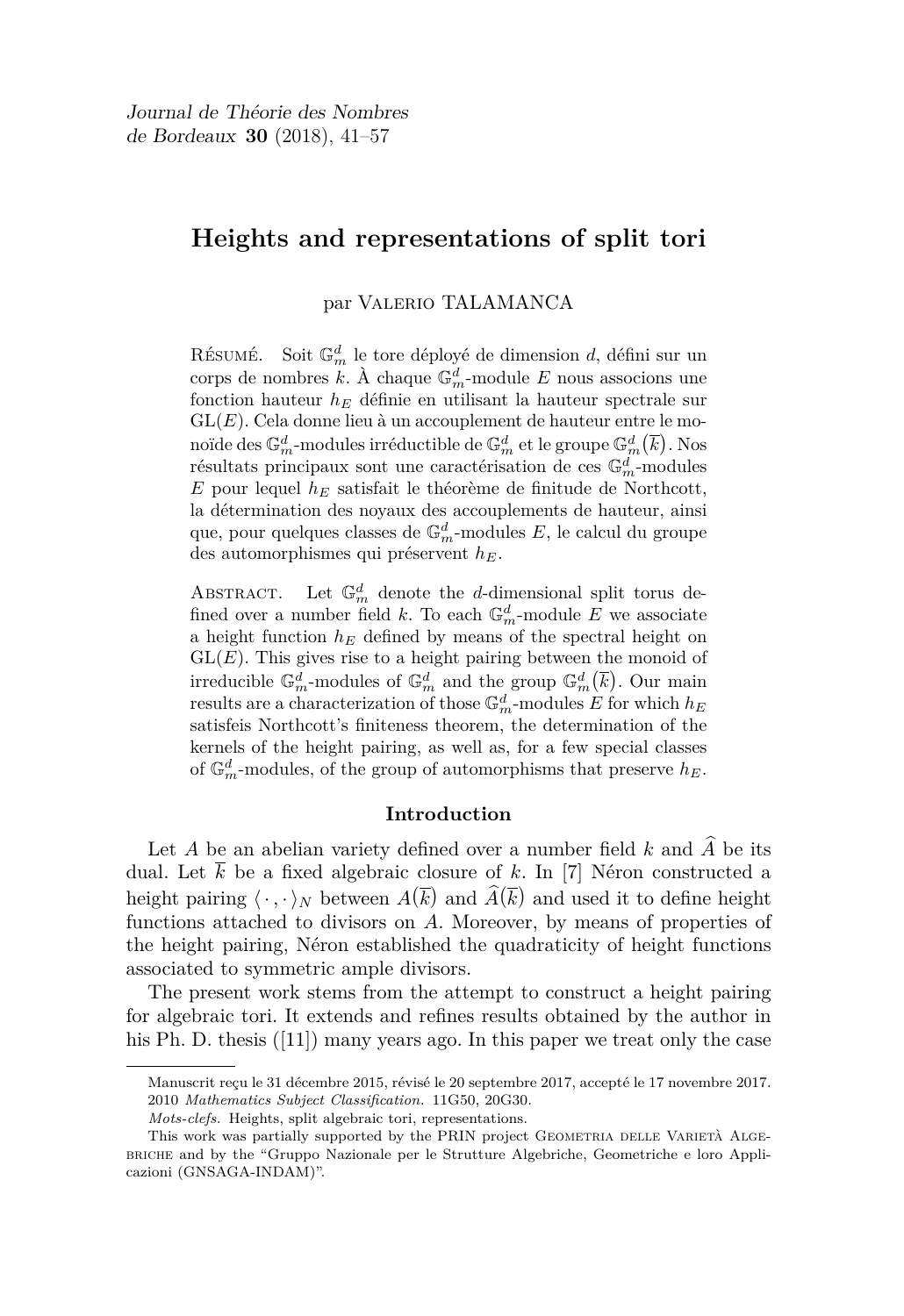of *k*-split tori, even though part of the construction can be carried over to affine algebraic groups.

Let  $\mathbb{G}_m^d$  denote the standard *k*-split torus. The role of  $\hat{A}$  is played by  $Rep(\mathbb{G}_m^d)$ , the monoid of isomorphism classes of  $\mathbb{G}_m^d$ -modules. The construction of the height pairing is done by attaching to each  $\mathbb{G}_m^d$ -module *E* a height function *h<sup>E</sup>* which only depends on the isomorphism class of *E*. We define  $h_E$  as follows: let  $\rho_E : \mathbb{G}_m^d \to \mathrm{GL}(E)$  denote the homomorphism associated to the  $\mathbb{G}_m^d$ -module *E*. We set  $h_E := h_s \circ \rho_E$  where  $h_s$  denotes the spectral height on  $GL(E)$ . For convenience of the reader we recall the definition and the main properties of the spectral height in Section [1;](#page-3-0) here we just want to stress that the spectral height is invariant under conjugation, and so  $h_E$  only depends on the isomorphism class of  $E$ . We thus obtain a height pairing between  $\text{Rep}(\mathbb{G}_m^d)$  and  $\mathbb{G}_m^d(\overline{k})$ , whose main properties are listed in Proposition [1.4.](#page-7-0) In particular we explicitly determine the kernels of the pairing. One main feature that is typically expected to be possessed by a height function is the finiteness of the set of points of bounded height. Clearly not all heights associated to  $\mathbb{G}_m^d$ -modules can enjoy this property, but in Theorem [1.3](#page-6-0) we determine those who do. Let us go back for a moment to the abelian variety setting. Let  $\mathcal L$  be a symmetric line bundle on *A*. Consider the associated isogeny  $\varphi_{\mathcal{L}}: A \to \hat{A}$ , mapping *a* to  $t_a^* \mathcal{L} \otimes \mathcal{L}^{-1}$ , where  $t_a$  is the translation by  $a$  map on  $A$ . Then one defines the height pairing on  $A(\overline{k})$  associated to  $\mathcal L$  by setting  $\langle a, b \rangle_{\mathcal L} := \langle a, \varphi_{\mathcal L}(b) \rangle_N$ . It was proven in [\[12,](#page-16-2) Corollary of §2] that an endomorphism  $f : A \to A$  preserves the height pairing  $\langle \cdot, \cdot \rangle_{\mathcal{L}}$  if and only if  $\varphi_{\mathcal{L}} = \hat{f} \circ \varphi_{\mathcal{L}} \circ f$ .

A possibile analogue in the case of *k*-split tori concerns the determination of  $\mathcal{H}_E$ , the *group of symmetries* of  $h_E$ , which is defined as:

$$
\mathcal{H}_E := \left\{ \varphi \in \text{Aut}(\mathbb{G}_m^d) \, \middle| \, h_E(\varphi(g)) = h_E(g), \forall \, g \in \mathbb{G}_m^d(k) \right\}.
$$

Ideally one would like to pin down  $\mathcal{H}_E$  for every  $\mathbb{G}_m^d$ -module  $E$ , but at the present time this does not seem to be achievable. In this paper we compute  $\mathcal{H}_E$  in a few basic examples. Firstly we determine  $\mathcal{H}_E$  for all  $E$  such that  $\rho_E(\mathbb{G}_m^d)$  is a maximal torus of  $\operatorname{GL}(E)$ . In particular we prove that if  $E = k^d$  endowed with the standard action of  $\mathbb{G}_m^d$  as diagonal matrices then  $\mathcal{H}_E$  is the group consisting of *twisted permutation matrices*, see Sec-tion [2](#page-8-0) for definitions. Next suppose  $\rho_E$  gives the standard realization of  $\mathbb{G}_m^d$  as maximal torus of diagonal matrices of one of the following classical groups  $SL_{d+1}$ ,  $Sp_{2d}$ ,  $SO_{2d+1}$ , and  $SO_{2d}$  (cf. Section [3](#page-11-0) for the definitions). Let  $N_{\text{GL}(E)}(\rho_E(\mathbb{G}_m^d))$  (respectively  $\text{C}_{\text{GL}(E)}(\rho_E(\mathbb{G}_m^d)))$  denote the normalizer (respectively the centralizer) of  $\rho_E(\mathbb{G}_m^d)$  in  $\mathrm{GL}(E)$ . The Weyl group of  $\text{GL}(E)$  relative to  $\rho_E(\mathbb{G}_m^d)$ ) is (cf. [\[5,](#page-16-3) 24.1])

$$
\mathcal{W}(\rho_E(\mathbb{G}_m^d), \operatorname{GL}(E)) = \mathrm{N}_{\operatorname{GL}(E)}(\rho_E(\mathbb{G}_m^d))/\operatorname{C}_{\operatorname{GL}(E)}(\rho_E(\mathbb{G}_m^d))
$$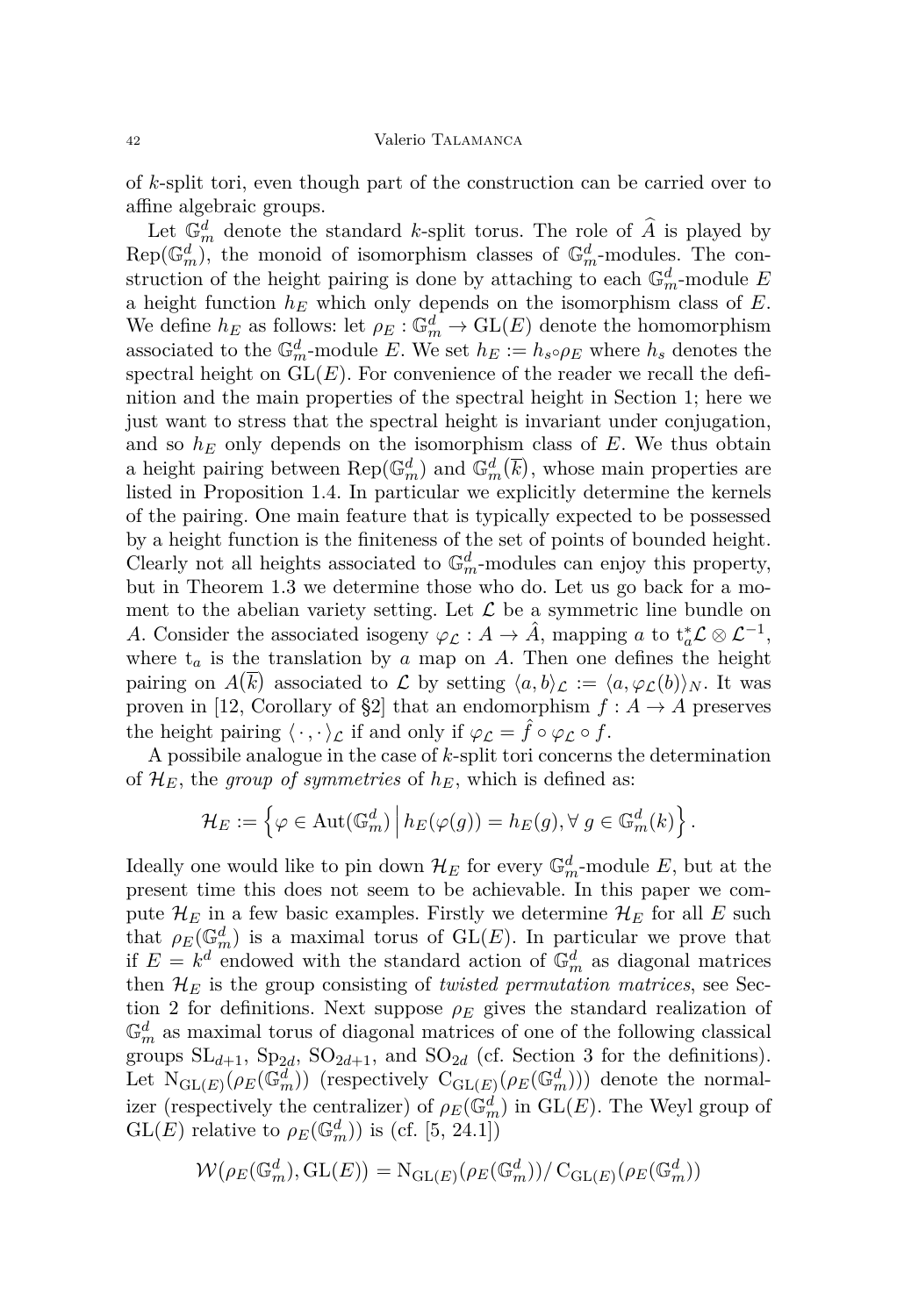and acts on  $\rho_E(\mathbb{G}_m^d)$  by conjugation, and so leaves invariant the spectral height. It follows that the pull back of the relative Weyl group to  $\text{Aut}(\mathbb{G}_m^d)$ is contained in  $\mathcal{H}_E$ . Set

$$
\mathcal{W}_E = \left\{ \varphi \in \text{Aut}(\mathbb{G}_m^d) \, \middle| \, \varphi = \rho_E^{-1} \circ \omega \circ \rho_E, \text{ for some } \omega \in \mathcal{W}(\rho_E(\mathbb{G}_m^d), GL(E)) \right\}
$$

Our main result on symmetries can be stated as follows: (cf. Theorem [3.2](#page-12-0) for the precise statement)

**Theorem.** Let E be one of the above  $\mathbb{G}_m^d$ -modules. Then  $\mathcal{H}_E = \mathcal{W}_E$ .

As the referee pointed out, our  $h_E$  is a special case of a height function on toric varieties introduced by V. Malliot in [\[6\]](#page-16-4) and later generalized by J. I. Burgos Gil, P. Philippon, and M. Sombra in [\[3\]](#page-16-5). This is evident if one compares our expression for  $h_E$  given in formula [\(1.2\)](#page-6-1), with the formula computing Malliot's height [\[6,](#page-16-4) Corollary 8.3.2]. Our approach is rather more elementary than the sophisticated Arakelov geometry techniques employed by Maillot and later by Burgos Gil, Philippon, and M. Sombra. Also the questions addressed here are of a different nature than those taken up in [\[6\]](#page-16-4) and [\[3\]](#page-16-5) as we are mostly interested in computing the group  $\mathcal{H}_E$ .

The paper is organized as follows: in Section [1,](#page-3-0) after recalling some facts about the spectral height, we set up our notation about representations of  $\mathbb{G}_m^d$  and we prove a characterization of the  $\mathbb{G}_m^d$ -modules whose associated height satisfies Northcott's property. The section is ended by the construction of the height pairing between  $\text{Rep}(\mathbb{G}_m^d)$  and  $\mathbb{G}_m^d(\overline{k})$ . Sections [2](#page-8-0) and [3](#page-11-0) are devoted to the computation of  $\mathcal{H}_E$  in the particular cases mention above.

**Notations and conventions.** Let *k* be a number field. We denote by  $\mathcal{M}_k$  the set of places of *k*. We normalize absolute values as follows: if *v* is archimedean we require that  $|\cdot|_v$  restricted to  $\mathbb Q$  is the standard archimedean absolute value, while if  $v$  is a finite place, say  $v|p$ , then we require that  $|p|_v = p^{-1}$ . Let  $k_v$  be the completion of  $k$  with respect to  $|\cdot|_v$ . We denote by  $n_v$  the local degree, i.e.  $n_v = [k_v : \mathbb{Q}_p]$ , and set  $d_v = n_v/d$ , where *d* is the degree of *k* over Q. With this normalization the product formula reads  $\prod_{v \in \mathcal{M}_k} |\lambda|_v^{n_v} = 1.$ 

#### **1. Heights and representations**

<span id="page-3-0"></span>In this section we describe in detail the construction of the height associated to a  $\mathbb{G}_m^d$ -module and prove some basic results about it. Let us start by recalling the definition of the Northcott–Weil height. Let  $\overline{k}$  be an algebraic closure of *k* which we fix once and for all. The *(absolute logarithmic) Northcott–Weil* height on  $\overline{k}^n$ , is defined by setting  $h_{NW}(0,\ldots,0) = 0$  and

$$
h_{NW}(x_1,\ldots,x_n)=\sum_{v\in\mathcal{M}_l}d_v\log(\max\{|x_1|_v,\ldots,|x_n|_v\})
$$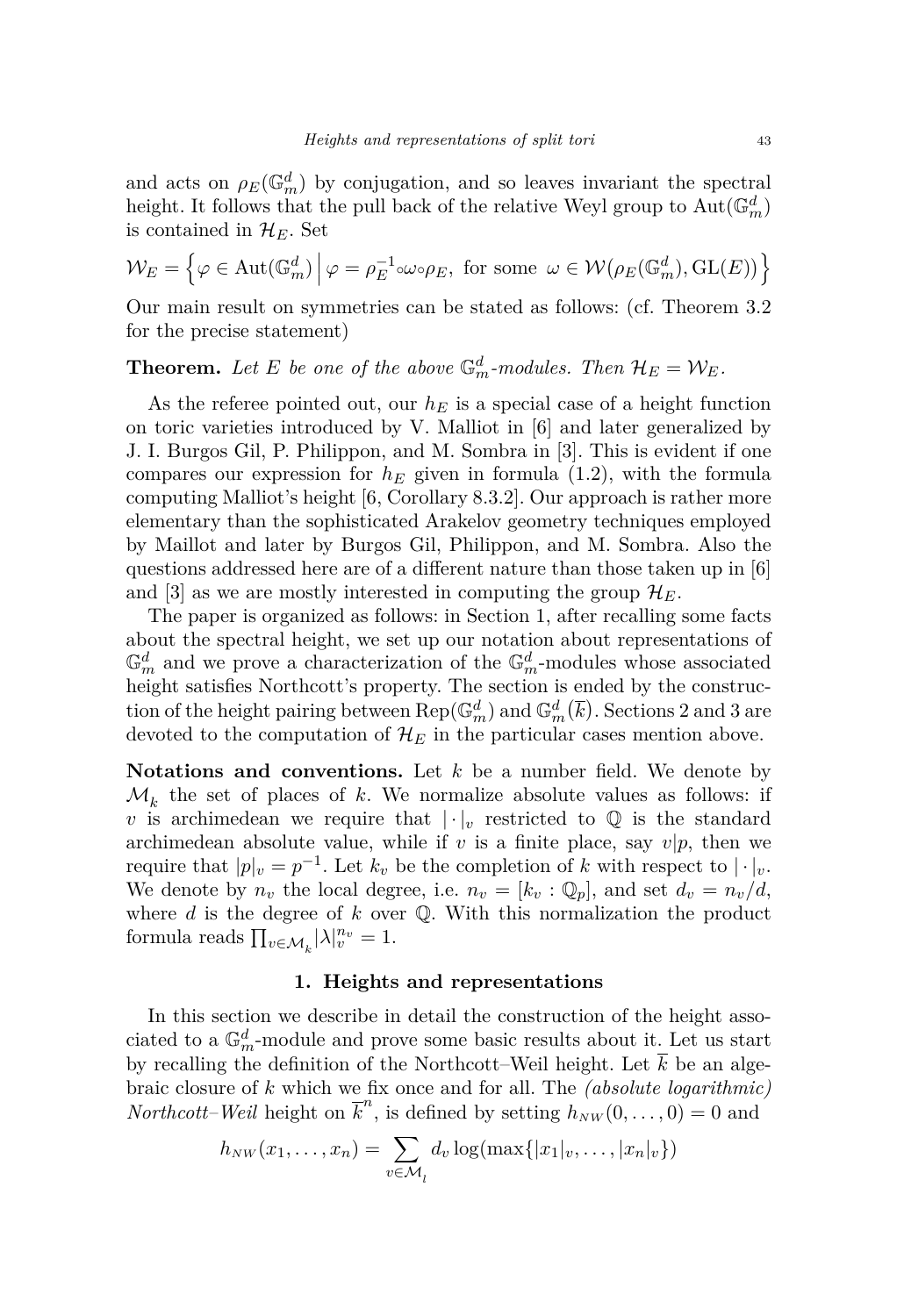where  $(0, \ldots, 0) \neq (x_1, \ldots, x_n) \in \overline{k}^n$  and  $l \supset k$  is any number field containing all the  $x_i$ 's. Our normalization of absolute values implies that  $h_{NW}$ does not depend on the choice of the field *l* (see e.g. [\[10,](#page-16-6) Chapter VIII, Proposition 5.4]). By the product formula it descends to a function, which also is denoted by  $h_{NW}$ , on  $\mathbb{P}_n(\overline{k})$ .

Next we recall the definition of the spectral height of linear operators on a *k*-vector space. Let *E* be a finite dimensional *k*-vector space. Given  $T \in GL(E)$  and  $v \in \mathcal{M}_k$  we also denote by *T*, by an abuse of notation, the linear transformation induced by *T* on  $E_v := E \otimes_k k_v$ . The *v*-adic spectral *radius of T* is

$$
\rho_v(T) = \sup_{\lambda \in \text{sp}(T)} |\lambda|_{k_v(\lambda)},
$$

where  $sp(T)$  denotes the set of characteristic roots of T in an algebraic closure of  $k_v$ , and  $|\cdot|_{k_v(\lambda)}$  is the unique extension of  $|\cdot|_v$  to  $k_v(\lambda)$ . The *(logarithmic) spectral height*<sup>1</sup> of *T* is defined as

$$
h_s(T) = \sum_{v \in \mathcal{M}_k} d_v \log(\rho_v(T)),
$$

for *T* not nilpotent. If *T* is nilpotent we set  $h_s(T) = 0$ . Let us recall the properties of spectral height that we need in the following [\[13,](#page-16-7) Section 2]:

- (S1) *h<sup>s</sup>* is invariant under field extensions.
- $(S2)$   $h_s(T) \geq 0$ .
- (S3)  $h_s(T^m) = mh_s(T)$ .
- (S4) If *T* and *T'* commute, then  $h_s(TT') \leq h_s(T) + h_s(T')$ .
- (S5) *h<sup>s</sup>* is invariant under conjugation.
- (S6) If *F* is a *k*-vector space and  $S \in GL(F)$ , then  $h_s(T \otimes S) = h_s(T) +$  $h_s(S)$
- (S7) If  $\lambda \in k$ , then  $h_s(\lambda T) = h_s(T)$ .
- (S8) Let  $sp(T) = \{\lambda_1, \ldots, \lambda_r\}$ , set  $\lambda = (\lambda_1, \ldots, \lambda_r) \in \overline{k}^r$ , then  $h_s(T) =$  $h_{NW}(\lambda)$ .

By a  $\mathbb{G}_m^d$ -*module* we mean a pair  $(E, \rho_E)$ , where *E* is finite dimensional  $\overline{k}$ -vector space and  $\rho_E : \mathbb{G}_m^d \longrightarrow GL(E)$  is a homomorphism of algebraic groups. We often drop  $\rho_E$  and use only *E* to denote a *G*-module.

**Definition 1.1.** Let  $(E, \rho_E)$  be a  $\mathbb{G}_m^d$ -module. The (logarithmic) *height* associated to  $(E, \rho_E)$  is the function  $h_E : \mathbb{G}_m^d(\overline{k}) \to \mathbb{R}$ , defined by setting  $h_E = h_s \circ \rho_E$ .

<sup>&</sup>lt;sup>1</sup>The logarithmic spectral height can be regarded as the normalised or minimal height for all reasonable (logarithmic) height functions on End(*E*) (i.e. twisted heights [\[8,](#page-16-8) Section 1] or heights defined via adelic vector bundles [\[4,](#page-16-9) définition 2.1]). Namely let *h* be such a height. Set  $h^{\text{op}}(T) = \sup_{e \in E} \{h(T(e)) - h(e)\}.$  Then it can be proved that (see [\[13,](#page-16-7) Theorem A]) lim<sub>*m*→∞  $\frac{1}{m} h_{\overline{E}}^{\text{op}}$ </sub>  $\frac{\text{op}}{E}(T^m) = h_s(T)$  for all  $T \in \text{End}(E)$ . See also [\[2,](#page-16-10) Section 2.2]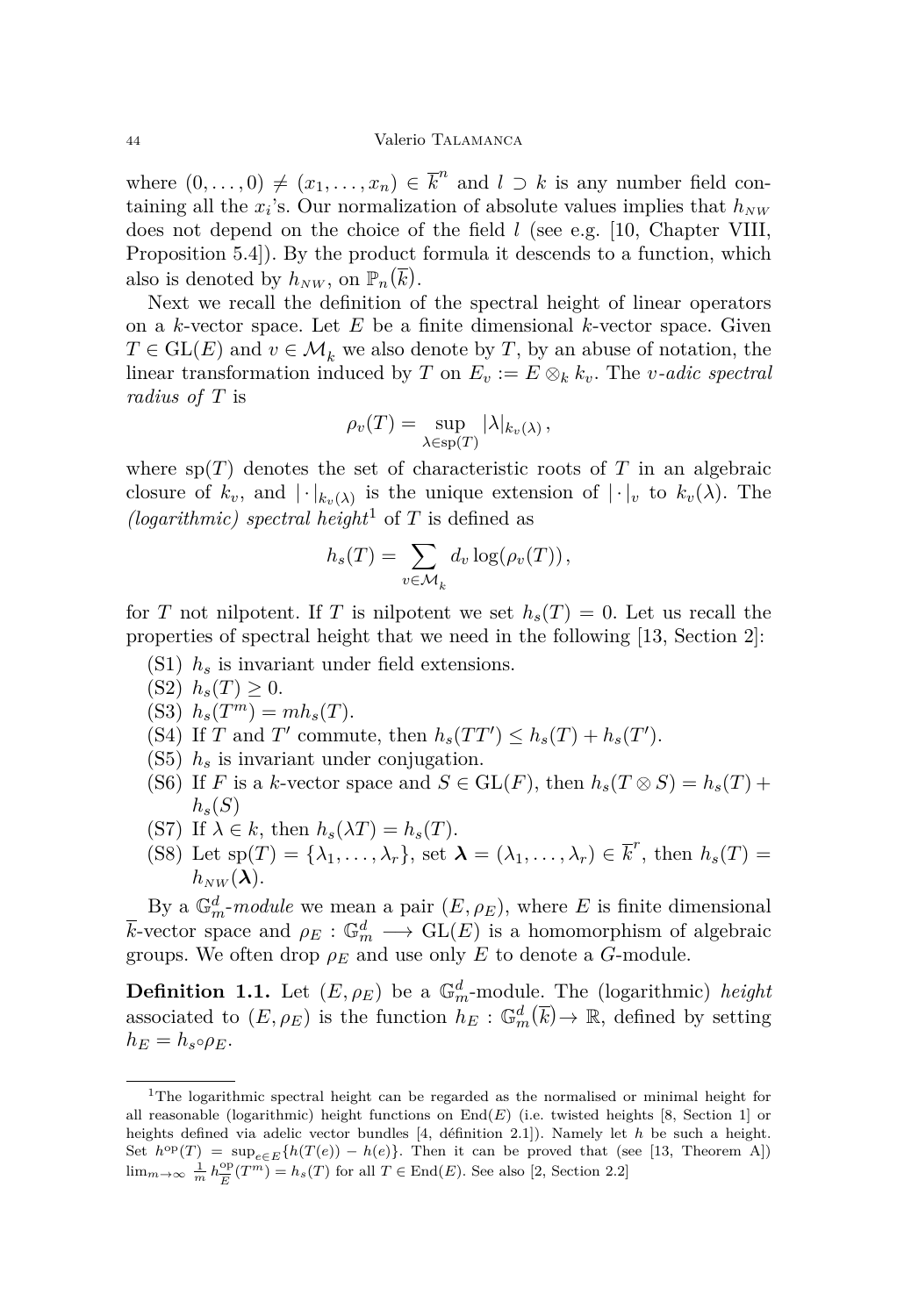The following properties of  $h_E$  follow from the corresponding ones of  $h_s$ :

- (h1) *h<sup>E</sup>* is invariant under field extension.
- <span id="page-5-4"></span><span id="page-5-3"></span> $(h2)$   $h_E(g) \geq 0.$ (h3)  $h_E(g^m) = mh_E(g)$ . (h4)  $h_E(gg') \leq h_E(g) + h_E(g')$ . (h5)  $h_E = h_F$  if *E* and *F* are isomorphic as  $\mathbb{G}_m^d$ -modules (h6) If *F* is another  $\mathbb{G}_m^d$ -module, then  $h_{E \otimes F}(g) = h_E(g) + h_F(g)$

<span id="page-5-2"></span><span id="page-5-0"></span>The celebrated Northcott's finiteness theorem (see [\[9,](#page-16-11) Section 2.4]) states that the set

$$
\left\{ P \in \mathbb{P}_n(\overline{k}) \mid h_{NW}(P) \leq B \text{ and } P \in \mathbb{P}_n(k_0) \text{ with } [k_0 : k] \leq C \right\}
$$

is finite for every  $B, C > 0$ . We want to determine for which  $\mathbb{G}_m^d$ -module Northcott's theorem holds. We start with the following:

**Definition 1.2.** We say that a  $\mathbb{G}_m^d$ -module *E satisfy property (N)* if the set

$$
\Omega_E(\mathbb{G}_m^d, B, C)
$$
  
=  $\{g \in \mathbb{G}_m^d(\overline{k}) \mid h_E(g) \le B \text{ and } g \in \mathbb{G}_m^d(k_0) \text{ with } [k_0 : k] \le C\}$ 

is finite for every  $B, C > 0$ .

By [\(h5\)](#page-5-0) *E* satisfy property (N) if and only if every  $\mathbb{G}_m^d$ -module isomorphic to *E* does. Before characterising which  $\mathbb{G}_m^d$ -modules do satisfy property (N) we need to recall a few facts about  $\text{Rep}(\mathbb{G}_m^d)$ , the monoid of isomorphism classes of  $\mathbb{G}_m^d$ -modules, and at the same time set our notation. There is a simple description of  $\text{Rep}(\mathbb{G}_m^d)$ : let  $\Gamma_d := \widehat{\mathbb{G}_m^d} \simeq \mathbb{Z}^d$  denote the group of characters of  $\mathbb{G}_m^d$ , then  $\text{Rep}(\mathbb{G}_m^d)$  is isomorphic to the group semiring  $\mathbb{N}[\Gamma_d]$ . The isomorphism is defined as follows: given a  $\mathbb{G}_m^d$ -module *E* we can always decompose it as a direct sum of subspaces on which  $\mathbb{G}_m^d$ acts by scalar multiplication via a character. Namely given  $\chi \in \Gamma_d$  the set  $E_{\chi} := \{ \mathbf{e} \in E \mid \rho_E(g) \mathbf{e} = \chi(g) \mathbf{e} \ \forall \ g \in \mathbb{G}_m^d \}$  is called the *χ*-*isotypical component* of *E*. Clearly  $E_{\chi} \neq 0$  only for finitely many *χ*'s. Moreover, since  $\mathbb{G}_m^d$ is abelian, we have

<span id="page-5-1"></span>
$$
(1.1) \t\t\t\t E \simeq \bigoplus_{\chi \in \Gamma_d} E_{\chi}.
$$

In the above isomorphism  $[E]$  is mapped to  $\mathbf{f}_E := \sum_{\chi \in \mathbf{\Gamma}_d} f_E^{\chi} \chi$ , where  $f_E^{\chi} = \dim_k E_{\chi}$ . It is then natural to say that *E* is *isotypical* if  $E_{\chi} \neq 0$ for exactly one  $\chi \in \Gamma_d$ . Given  $\mathbf{f} = \sum_{\chi \in \Gamma_d} f^{\chi} \chi \in \mathbb{N}[\Gamma_d]$ , set supp $(\mathbf{f}) =$  $\{\chi \in \Gamma_d \mid f^\chi \neq 0\} \subset \Gamma_d$ , then from  $(1.1)$  we get the following alternative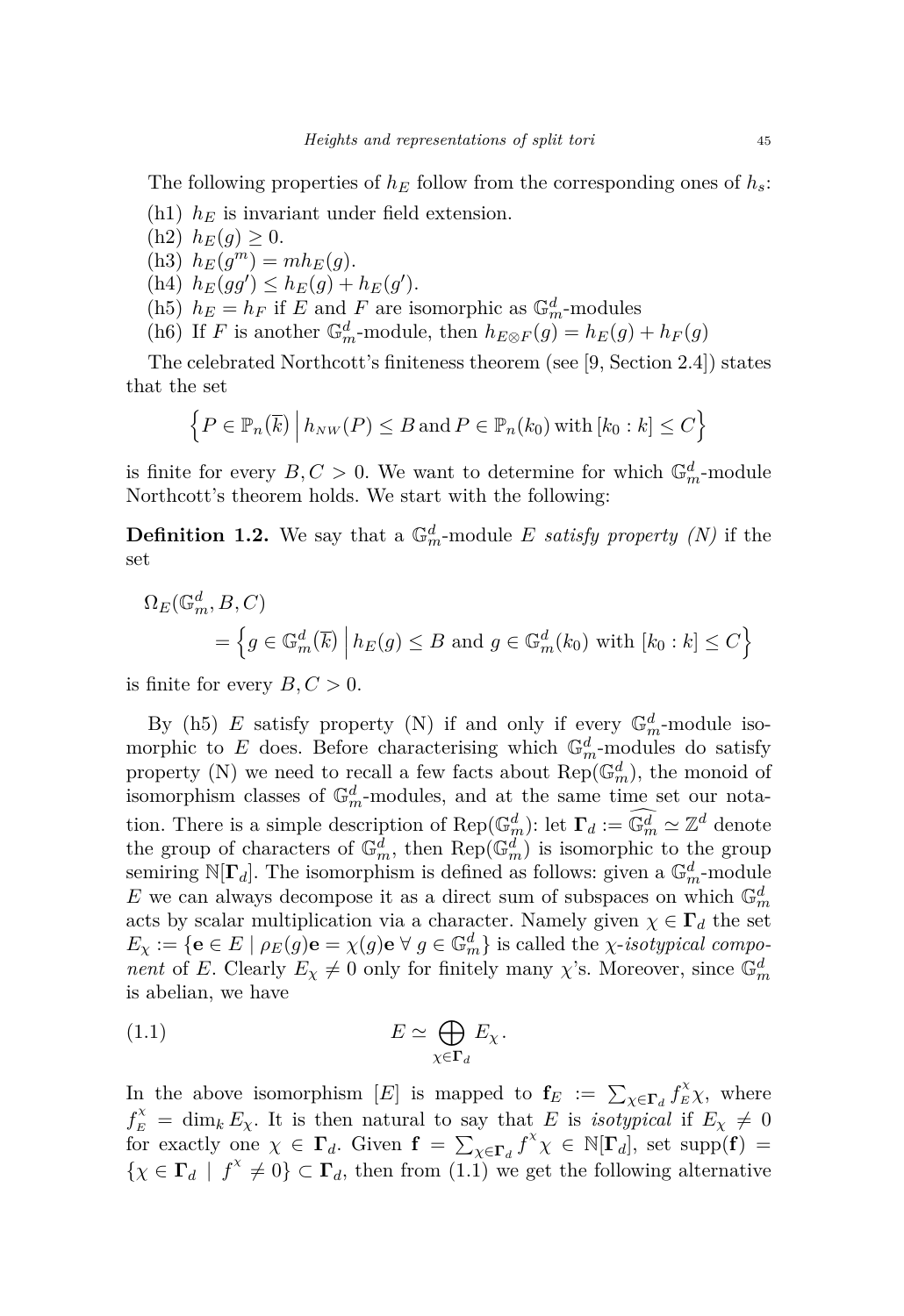description of *hE*:

(1.2) 
$$
h_E(g) = \sum_{v \in \mathcal{M}_k} d_v \max_{\chi \in \text{supp}(\mathbf{f}_E)} \log(|\chi(g)|_v).
$$

The isomorphism class of *G*-modules associated to any given

<span id="page-6-1"></span>
$$
\mathbf{f} = \sum_{\chi \in \mathbf{\Gamma}_d} f^\chi \chi \in \mathbb{N}[\mathbf{\Gamma}_d]
$$

is the one containing

(1.3) 
$$
E_{\mathbf{f}} := \bigoplus_{\chi \in \text{supp}(\mathbf{f})} k^{f_{\chi}}
$$

where the action of  $\mathbb{G}_m^d$  on the direct summand  $k^{f_\chi}$  is given by scalar multiplication by *χ*.

Note that the convolution product in N[**Γ***d*] corresponds to the operation induced by the tensor product of  $\mathbb{G}_m^d$ -modules, while the sum in  $\mathbb{N}[\Gamma_d]$ corresponds to the operation induced by the direct sum of  $\mathbb{G}_m^d$ -modules.

Recall that there is a natural action of  $\Gamma_d$  on  $N[\Gamma_d]$ , given by

$$
\mathbf{f}^{\eta} = \left(\sum_{\chi \in \mathbf{\Gamma}_d} f^{\chi} \chi\right)^{\eta} = \sum_{\chi \in \mathbf{\Gamma}_d} f^{\chi}(\eta \chi).
$$

Given  $f \in \mathbb{N}[\Gamma_d]$  we denote by  $\mathcal{O}_{\Gamma_d}(f)$  its orbit under  $\Gamma_d$ . It follows from [\(1.2\)](#page-6-1) and the product formula that (isomorphism classes of)  $\mathbb{G}_m^d$ -modules in the same orbit under  $\Gamma_d$  give rise to the same height function. We say that two  $\mathbb{G}_m^d$ -modules are in the same orbit under  $\Gamma_d$  if their isomorphism classes are. Thus  $\mathbb{G}_m^d$ -modules in the same orbit either all satisfy property (N) or none does. A  $\mathbb{G}_m^d$ -module  $(E, \rho_E)$  is said to have finite kernel if  $\rho_E$  does.

<span id="page-6-0"></span>**Theorem 1.3.** Let  $E$  be a  $\mathbb{G}_m^d$ -module. Then  $E$  satisfy property (N) if and *only if there exists*  $\mathbf{f} \in \mathcal{O}_{\mathbf{\Gamma}_d}(\mathbf{f}_E)$  *enjoying the following two properties.* 

- <span id="page-6-2"></span>(1) supp(**f**) *contains the trivial character*  $\varepsilon_0$
- <span id="page-6-3"></span>(2) *E***<sup>f</sup>** *has finite kernel.*

*Proof.* Suppose that  $f \in \mathcal{O}_{\Gamma_d}(f_E)$  enjoys [\(1\)](#page-6-2) and [\(2\)](#page-6-3). Let  $\{\varepsilon_0, \chi_1, \ldots, \chi_n\}$ supp(**f**). Then the map  $\mathbb{G}_m^d(\overline{k}) \to \mathbb{P}_n(\overline{k})$ , given by  $g \mapsto [1 : \chi_1(g) : \cdots :$ *χ*<sub>*n*</sub>(*g*)] has finite fibers and it maps the set  $\Omega_{E_{f'}}(\mathbb{G}_m^d, B, C)$  to

$$
\{P \in \mathbb{P}_n(\overline{k}) \mid h_{NW}(P) \leq B \text{ and } [k(P):k] \leq C\}.
$$

By Northcott's theorem the latter set is finite, and hence *E***<sup>f</sup>** satisfies property (N), which implies that *E* also does. Next we prove that if every  $\mathbb{G}_m^{\bar{d}}$ . module in  $\mathcal{O}_{\Gamma_d}(\mathbf{f}_E)$  does not enjoy one between [\(1\)](#page-6-2) and [\(2\)](#page-6-3) then  $E_{\mathbf{f}}$  does not satisfy property (N). Let  $\{\chi_1, \ldots, \chi_n\} = \text{supp}(\mathbf{f}_E)$ . Note that at least one of the  $\chi_i$  is not the trivial character, otherwise we are done. We can assume without loss of generality that  $\chi_1 \neq \varepsilon_0$ . Let  $\eta = (\chi_1)^{-1}$  and set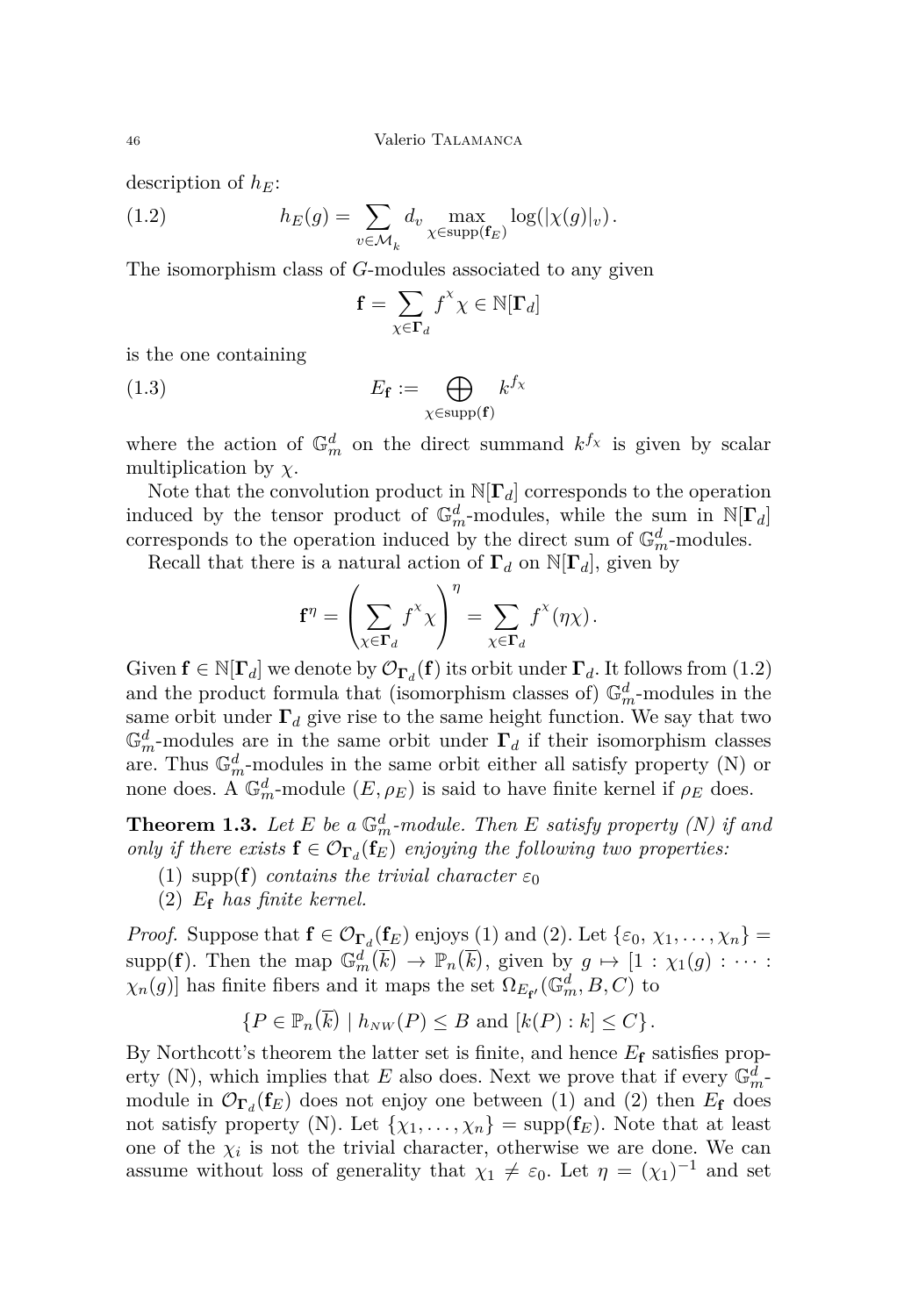$F = E_{f^{\eta}}$ , so  $f_F = f^{\eta}$ . Since  $\varepsilon_0 \in \text{supp}(f_F)$ , the kernel of  $\rho_F$  has to be an infinite subgroup, otherwise  $f_F$  would satisfy both [\(1\)](#page-6-2) and [\(2\)](#page-6-3). Hence there exists a non-torsion  $g \in \mathbb{G}_m^d(k)$  belonging to the kernel  $\rho_F$ . This amounts to say that  $\chi_i(g^m) = \chi_1(g^m)$  for  $i = 2, \ldots, n$  and for all  $m \ge 1$ , which in turn yields  $h_E(g^m) = 0$  for all  $m \ge 1$ . But  $g^m \ne g^n$  if  $n \ne m$  and hence *E* does not satisfy property  $(N)$ .

We can finally define the *height pairing*, between  $\text{Rep}(\mathbb{G}_m^d)$  and  $\mathbb{G}_m^d(\overline{k})$ by setting:

$$
\langle \cdot, \cdot \rangle_h \colon \operatorname{Rep}(\mathbb{G}_m^d) \times \mathbb{G}_m^d(\overline{k}) \longrightarrow \mathbb{R}_+ \\
([E], g) \longrightarrow h_E(g)
$$

where  $\mathbb{R}_+ = \{x \in \mathbb{R} \mid x \geq 0\}$  is also regarded as monoid under addiction.

Before proving a few properties of the height pairing we need one more notation. Given  $\varphi \in \text{Aut}(\mathbb{G}_m^d)$  we denote by  $\hat{\varphi}$  the automorphism induced<br>by  $\varphi$  on hath  $\Gamma$  and  $\mathbb{N}[\Gamma]$  the first are heing defined by  $\hat{\varphi}(\omega)$  and the by  $\varphi$  on both  $\Gamma_d$  and  $\mathbb{N}[\Gamma_d]$ , the first one being defined by  $\widehat{\varphi}(\chi) = \chi \circ \varphi$ , the latter by  $\hat{\varphi}\left(\sum_{\chi \in \Gamma_d} f^{\chi} \chi\right) = \sum_{\chi \in \Gamma_d} f^{\chi} \hat{\varphi}(\chi)$ . The identification of Rep( $\mathbb{G}_m^d$ ) with  $\mathbb{N}[\mathbf{F}_d]$  yields an automorphism  $\hat{\varphi}: \operatorname{Rep}(\mathbb{G}_m^d) \to \operatorname{Rep}(\mathbb{G}_m^d)$ . On the other hand if  $\varphi \in \text{Aut}(\mathbb{G}_m^d)$ , then  $E^{\varphi}$ , the *twist* of *E* by  $\varphi$ , is defined by setting  $\rho_{E^{\varphi}} = \rho_{E^{\circ}}\varphi$ . It is straightforward to verify that  $[E^{\varphi}] = \widehat{\varphi}([E]).$ 

<span id="page-7-1"></span><span id="page-7-0"></span>**Proposition 1.4.** *The height pairing enjoys the following properties:*

- (1)  $\langle [E \otimes F], g \rangle_h = \langle [E], [g] \rangle_h + \langle [F], g \rangle_h$ *.*
- <span id="page-7-2"></span> $\langle (2) \ \langle [E], g^m \rangle_h = m \langle [E], g \rangle_h.$
- <span id="page-7-3"></span> $\langle (3) \langle [E], gg' \rangle_h \leq \langle [E], g \rangle_h + \langle [E], g' \rangle_h.$
- <span id="page-7-4"></span> $(4) \langle [E], \varphi(g) \rangle_h = \langle \widehat{\varphi}([E]), g \rangle_h.$
- <span id="page-7-5"></span>(5) *The kernel on the left is the submonoid of isomorphism classes of*  $isotypical \mathbb{G}_m^d$ *-modules.*
- <span id="page-7-6"></span>(6) The kernel on the right is the  $Tors(\mathbb{G}_m^d)$  the torsion subgroup of  $\mathbb{G}_m^d(\overline{k})$ .

*Proof.*  $(1)$ ,  $(2)$ , and  $(3)$  follow directly from  $(h6)$ ,  $(h3)$ , and  $(h4)$  respectively. [\(4\)](#page-7-4) is a straightforward computation. By [\(1.2\)](#page-6-1) and the product formula, the height associated to an isotypical  $\mathbb{G}_m^d$ -module is trivial. On the other hand if *E* is not isotypical, then using formula [\(1.2\)](#page-6-1) it is immediate to verify that  $h_E$  is not trivial, proving [\(5\)](#page-7-5). To prove [\(6\)](#page-7-6) we first note that [\(h3\)](#page-5-3) implies that the torsion subgroups of  $\mathbb{G}_m^d(\overline{k})$  lies in the right kernel. On the other hand, if *g* is not torsion, then there exists a character  $\chi$  such that  $\chi(g)$ is not a root of unity. Let  $[E]$  be the isomorphism class of  $\mathbb{G}_m^d$ -modules corresponding to  $\mathbf{f} = \chi + \varepsilon_0 \in \mathbb{N}[\Gamma_d]$ , then  $h_E(g) \neq 0$ .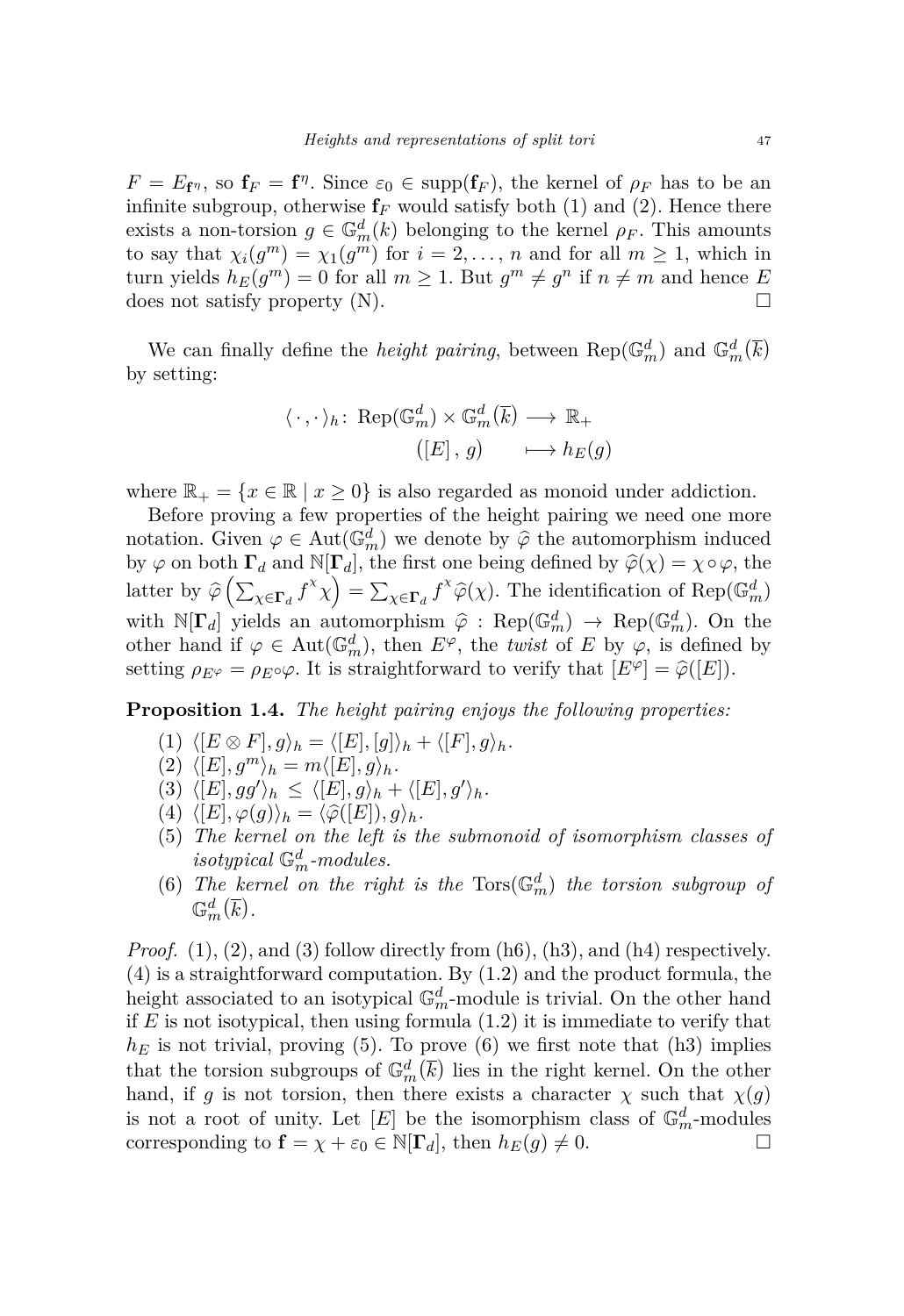**Remark 1.5.** If in our construction of the height pairing we had used

$$
h_s^+ = \sum_{v \in \mathcal{M}_k} d_v \log^+(\rho_v(T))
$$

where  $\log^+(x) = \max{\log(x), 0}$  instead of  $h_s$ , then the resulting height pairing would have been a non-degenerate pairing between  $\text{Rep}(\mathbb{G}_m^d)$  and  $\mathbb{G}_m^d(\overline{k})$  / Tors( $\mathbb{G}_m^d$ ) (cf. [\[2,](#page-16-10) Section 2.2]).

## 2. Symmetries for  $\mathbb{G}_m^d$  as maximal torus of  $\mathrm{GL}_d$

<span id="page-8-0"></span>We now undertake the study of the group of symmetries for heights associated to  $\mathbb{G}_m^d$ -modules. After a few general remarks we concentrate, in this and the following section, on specific examples.

We start by fixing our notations and conventions about endomorphism of  $\mathbb{G}_m^d$ . Given  $A = (a_{ij}) \in Mat_d(\mathbb{Z})$  let  $\varphi_A$  be the endomorphism of  $\mathbb{G}_m^d$ defined by:

$$
\varphi_A(g) = (g_1^{a_{11}} \dots g_d^{a_{1d}}, \dots, g_1^{a_{d1}} \dots g_d^{a_{dd}}),
$$

where  $g = (g_1, \ldots, g_d) \in \mathbb{G}_m^d$ . The assignment  $A \mapsto \varphi_A$  gives rise to an isomorphism of  $\text{Mat}_{d}(\mathbb{Z})$  into  $\text{End}(\mathbb{G}_{m}^{d})$  allowing us to identify  $\text{GL}_{d}(\mathbb{Z})$  with Aut $(\mathbb{G}_m^{\overline{d}})$  the full group of (algebraic) automorphisms of  $\mathbb{G}_m^{\overline{d}}$ .

Regarding characters we use the following conventions:  $\varepsilon_1, \ldots, \varepsilon_d$  always denote the standard basis for  $\Gamma_d$ . For  $\chi = \prod_{i=1}^{\overline{d}} \epsilon_i^{m_i}$ , we set  $\ell(\chi) := \sum_{i=1}^n m_i$ . Note that if we identify  $\widehat{\mathbb{G}_m^d}$  with  $\mathbb{Z}^d$  by means of the standard basis of characters, then the matrix associated to  $\hat{\varphi}_A := \widehat{(\varphi_A)}$  is <sup>*t*</sup>*A*, the transpose of *A*.

Let *E* be a  $\mathbb{G}_m^d$ -module, recall that the group of symmetries of  $h_E$  is

$$
\mathcal{H}_E = \left\{ \varphi \in \text{Aut}(\mathbb{G}_m^d) \, \middle| \, h_E(\varphi(g)) = h_E(g), \ \forall \ g \in \mathbb{G}_m^d(k) \right\}.
$$

Clearly  $\mathcal{H}_E$  depends only on the isomorphism class  $[E]$  of  $E$ .

<span id="page-8-1"></span>**Lemma 2.1.** *Let E be*  $\mathbb{G}_m^d$ *-module and*  $\psi \in \text{Aut}(\mathbb{G}_m^d)$ *. Then* 

$$
\mathcal{H}_{E^{\psi}} = \psi^{-1} \mathcal{H}_E \psi.
$$

*Proof.* Let  $\varphi$  belong to  $\mathcal{H}_E$ , then

$$
h_{E^{\psi}}(\psi^{-1} \circ \varphi \circ \psi)(g) = h_E(\varphi(\psi(g))) = h_E(\psi(g)) = h_{E^{\psi}}(g)
$$

and so  $\mathcal{H}_{E^{\psi}} \supset \psi^{-1} \mathcal{H}_E \psi$ . Conversely if  $\eta \in \mathcal{H}_{E^{\psi}}$ , set  $\varphi = \psi \circ \eta \circ \psi^{-1}$ , then

$$
h_E(\varphi(g)) = h_E(\psi(\eta(\psi^{-1}(g)))) = h_{E^{\psi}}(\eta(\psi^{-1}(g)))
$$
  
= 
$$
h_{E^{\psi}}(\psi^{-1}(g)) = h_E(\psi(\psi^{-1}(g))) = h_E(g).
$$

Therefore  $\varphi$  belongs to  $\mathcal{H}_E$ , and the lemma follows.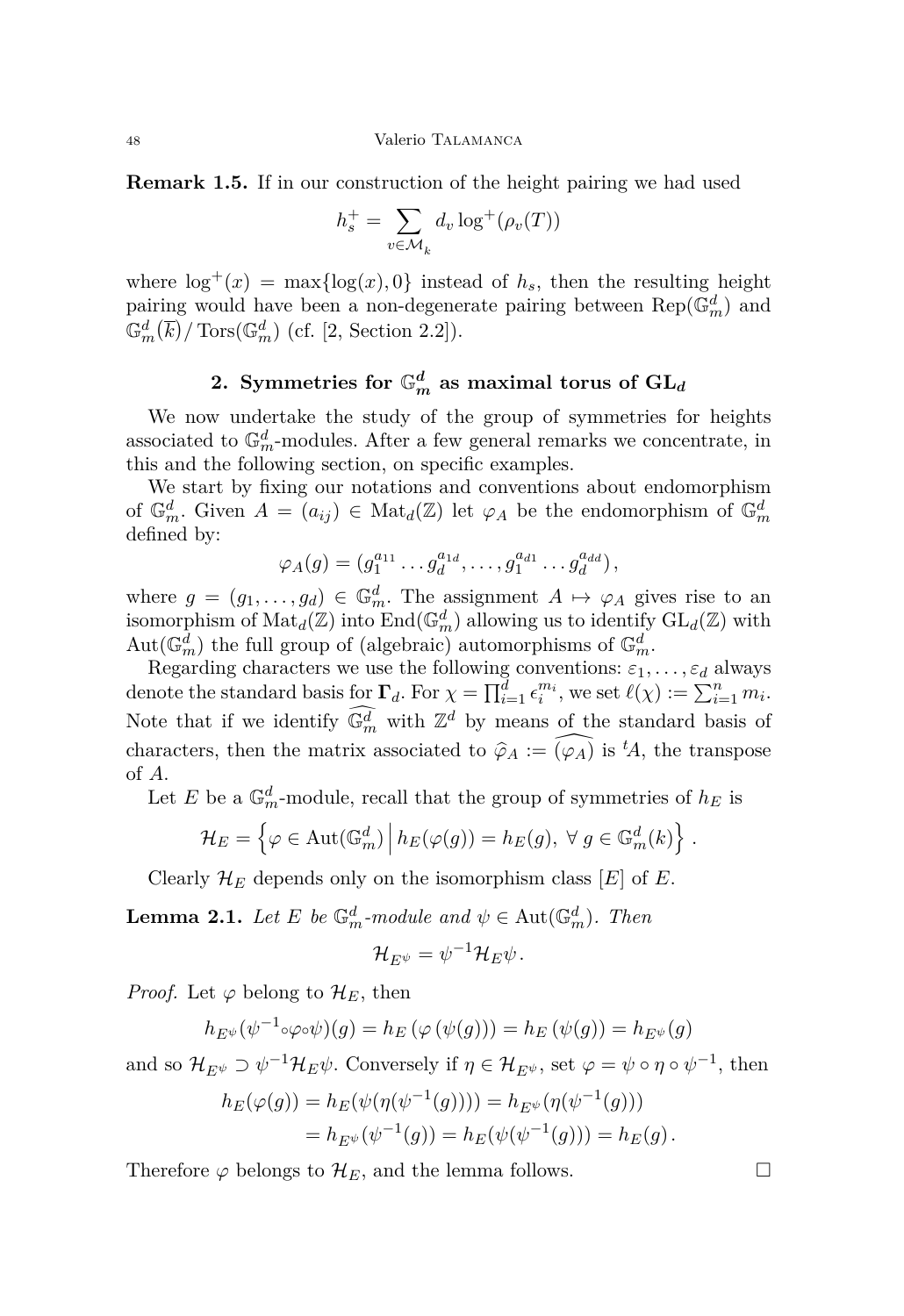Let  $\mathbf{e} = \sum_{i=1}^n \varepsilon_i \in \mathbb{Z}[\Gamma_d]$ . For ease of notation set  $h_{\mathbf{e}} := h_{E_{\mathbf{e}}}, \mathcal{H}_{\mathbf{e}} :=$  $\mathcal{H}_{E_{\mathbf{e}}}$ , and  $\rho_{\mathbf{e}} := \rho_{E_{\mathbf{e}}}$ . As mentioned before,  $\rho_{\mathbf{e}}$  gives the standard realization of  $\mathbb{G}_m^d$  as diagonal matrices of  $GL_d$ . As in the introduction we let  $W(\rho_e(\mathbb{G}_m^d), GL(E_{\bf e}))$  denote the Weyl group of  $GL_d$  relative to  $\rho_{\bf e}(\mathbb{G}_m^d)$  and we set

$$
\mathcal{W}_{\mathbf{e}} = \left\{ \varphi \in \text{Aut}(\mathbb{G}_m^d) \, \middle| \, \varphi = \rho_{\mathbf{e}}^{-1} \circ \omega \circ \rho_{\mathbf{e}}, \text{ for some } \omega \in \mathcal{W}(\rho_{\mathbf{e}}(\mathbb{G}_m^d), GL(E)) \right\}
$$

The main result of this section is the explicit determination of  $\mathcal{H}_{e}$ . Since the spectral height is invariant under scalar multiplication we have that  $h_{\mathbf{e}}$  is invariant under the action of  $\mathbb{G}_m(\overline{k})$  on  $\mathbb{G}_m^d(\overline{k})$  by diagonal multiplication<sup>2</sup>. Using this action we can define an action of  $\widehat{\mathbb{G}_m^d}$  on  $\text{End}(\mathbb{G}_m^d)$  as follows: given a character  $\chi$  and endomorphism  $\varphi$  we let  $\varphi^{\chi}$  be the endomorphism of  $\mathbb{G}_m^d$  given by  $\varphi^{\chi}(g) = \chi(g)\varphi(g);$   $\varphi^{\chi}$  is called the *twist* of  $\varphi$  by *χ*. Suppose that  $\chi = \prod_{i=1}^d \varepsilon_i^{m_i}$ . Let  $J_{\chi}$  be the matrix whose rows are all equal to  $(m_1, \ldots, m_d)$ , it is straightforward to verify that  $(\varphi_A)^{\chi} = \varphi_{(J_{\chi} + A)}$ . Unfortunately this implies that the above action does not restrict to an action on  $\text{Aut}(\mathbb{G}_m^d)$ . The next lemma gives a criterion for detecting when  $(\varphi_A)^{\chi}$  is an automorphism. Before stating it we need the following definition. Let  $\langle \cdot, \cdot \rangle$  denote the standard pairing that  $\widehat{\mathbb{G}_m^d}$  inherits under its identification with  $\mathbb{Z}^d$ , (i.e.  $\langle \prod_{i=1}^d \varepsilon_i^{m_i}, \prod_{i=1}^d \varepsilon_i^{n_i} \rangle = \sum_{i=1}^d m_i n_i$ ).

<span id="page-9-0"></span>**Lemma 2.2.** *Let*  $\chi$  *be a character of*  $\mathbb{G}_m^d$  *and*  $\varphi_A \in \text{Aut}(\mathbb{G}_m^d)$ *. Then*  $(\varphi_A)^{\chi}$ *belongs to*  $Aut(\mathbb{G}_m^d)$  *if and only if*  $\langle \chi, \hat{\varphi}_A^{-1}(\prod_{i=1}^d \varepsilon_i) \rangle \in \{0, -2\}.$ 

*Proof.* We start by noting that  $\det(A + J_\chi) = \det({}^t A + {}^t J_\chi)$ . Therefore it suffices to prove that  $\det^{t} (A + {}^{t}J_{\chi}) = \pm 1$  if and only if  $\langle \chi, \hat{\varphi}_{A}^{-1} (\Pi_{i=1}^{d} \varepsilon_{i}) \rangle$ equals 0 or  $-2$ . Next note that  ${}^tJ_\chi$  can be viewed as the product of the  $m \times 1$  matrix  ${}^t(1,\ldots,1)$  with the  $1 \times m$  matrix  $(m_1,\ldots,m_d)$ . Using Sylvester determinant identity  $(\det(I + BC) = \det(I + CB))$  we find that

$$
\det({}^t A + {}^t (1, \ldots, 1)(m_1, \ldots, m_d)) = 1 + (m_1, \ldots, m_d)({}^t A)^{-1} {}^t (1, \ldots, 1)).
$$

But

$$
(m_1, \ldots, m_d)(t)^{-1} (1, \ldots, 1)) = \left\langle \chi, \widehat{\varphi}_A^{-1} \left( \prod_{i=1}^d \varepsilon_i \right) \right\rangle,
$$
 proving the lemma.

Let  $S_d$  denote the group of permutations on *d* elements. Let  $A_\sigma$  be the permutation matrix associated to  $\sigma \in \mathcal{S}_d$ , we set  $\varphi_{\sigma} := \varphi_{A_{\sigma}} \in \text{Aut}(\mathbb{G}_m^d)$ , so  $\varphi_{\sigma}(g_1, \ldots, g_d) = (g_{\sigma^{-1}(1)}, \ldots, g_{\sigma^{-1}(d)})$ . We set

$$
\mathcal{P}_d := \left\{ \varphi_\sigma \in \text{Aut}(\mathbb{G}_m^d) \, \middle| \, \sigma \in \mathcal{S}_d \right\}
$$

<sup>&</sup>lt;sup>2</sup>Which we recall is defined by setting  $\lambda g = (\lambda g_1, \dots, \lambda g_d)$  for  $\lambda \in \mathbb{G}_m(\overline{k})$  and  $g =$  $(g_1, \ldots, g_d) \in \mathbb{G}_m^d(\overline{k})$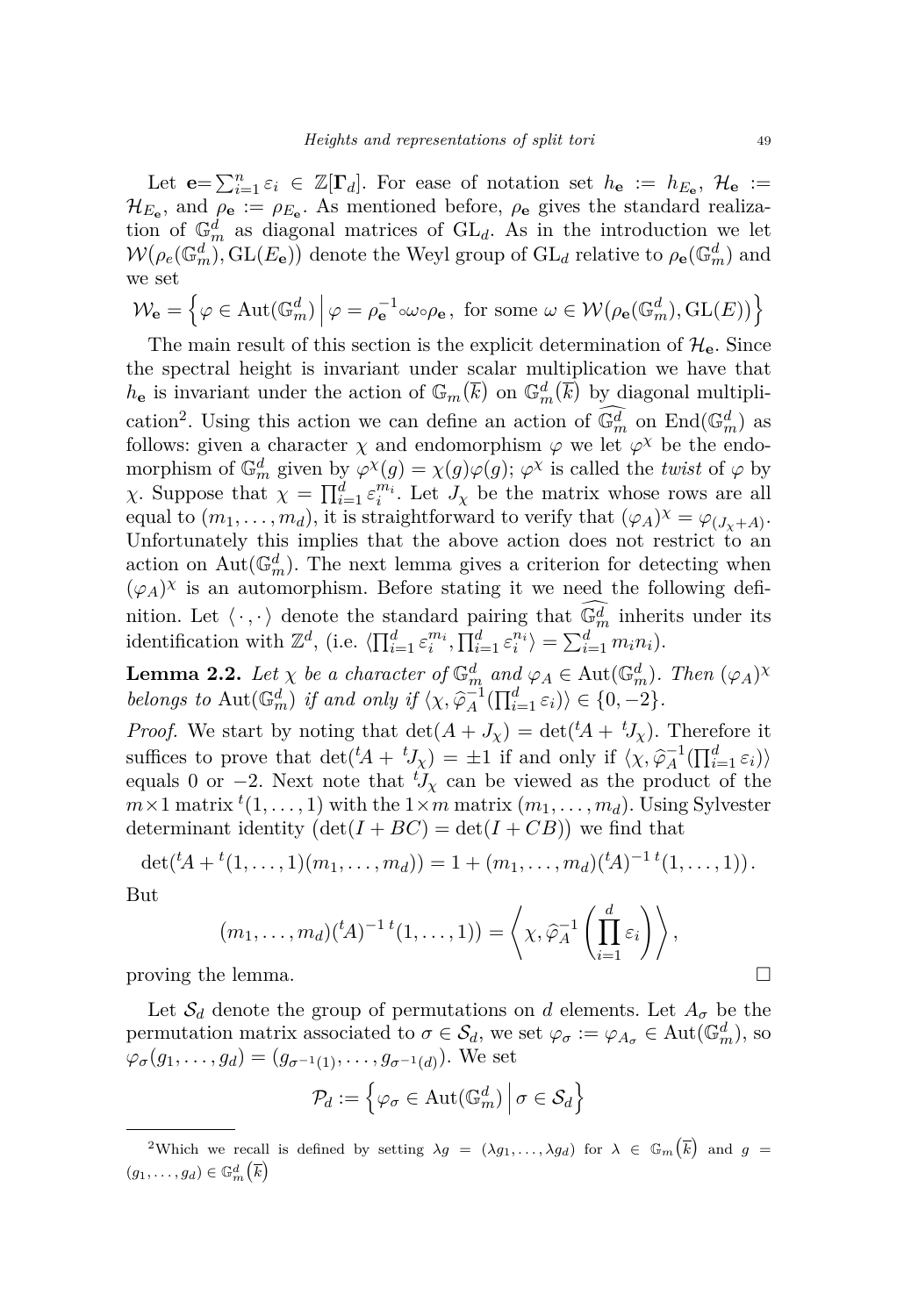and

$$
\widetilde{\mathcal{P}_d} := \left\{ \varphi_{\sigma}^{\chi} \in \text{Aut}(\mathbb{G}_m^d) \, \middle| \, \varphi_{\sigma} \in \mathcal{P}_d \text{ and } \chi \in \Gamma_d \right\}.
$$

Since  $W(\rho_e(\mathbb{G}_m^d), GL(E_{\mathbf{e}}))$  acts on  $\rho_e(\mathbb{G}_m^d)$  by permutations, it follows that  $\mathcal{W}_e = \mathcal{P}_d$ . Note that given  $\varphi_{\sigma} \in \mathcal{P}_d$  and  $\chi = \prod_{i=1}^d \varepsilon_i^{m_i}$ , we have:

$$
\left\langle \chi, \widehat{\varphi}_{\sigma}^{-1} \left( \prod_{i=1}^d \varepsilon_i \right) \right\rangle = \ell(\chi).
$$

Therefore by Lemma [2.2,](#page-9-0)  $\varphi_{\sigma}^{\chi}$  belongs to  $GL_d(\mathbb{Z})$ , and hence to  $\widetilde{\mathcal{P}_d}$ , if and only if  $\ell(\chi) = 0$  or  $-2$ .

**Lemma 2.3.**  $\widetilde{\mathcal{P}_d}$  *is a subgroup of*  $\text{Aut}(\mathbb{G}_m^d)$ *.* 

*Proof.* Let  $\psi_1 = \varphi_{\sigma_1}^{\chi_1}$  and  $\psi_2 = \varphi_{\sigma_2}^{\chi_2}$ . Since  $\varphi_{\sigma_1}$  and  $\varphi_{\sigma_2}$  are just permutations of the coordinates we have

$$
(\psi_1 \circ \psi_2)(g) = \chi_2(g)^{\ell(\chi_1)+1} \widehat{\varphi_2}(\chi_1)(g) (\varphi_1(\varphi_2(g)),
$$

and

$$
\ell(\widehat{\varphi_2}(\chi_1))=\ell(\chi_1).
$$

<span id="page-10-0"></span>Now we have two cases:

<span id="page-10-1"></span>(a) 
$$
\ell(\chi_1) = -2
$$
, \n(b)  $\ell(\chi_1) = 0$ . \n(a). We have  $(\psi_1 \circ \psi_2)(g) = \eta(g)(\varphi_1(\varphi_2(g)),$  where  $\eta = \chi_2^{-1} \widehat{\varphi_2}(\chi_1)$  and  $\ell(\eta) = -\ell(\chi_2) + \ell(\widehat{\varphi_2}(\chi_1)) = -\ell(\chi_2) - 2 \in \{0, -2\}$ .

[\(b\)](#page-10-1). We have  $(\psi_1 \circ \psi_2)(g) = \eta(g)(\varphi_1(\varphi_2(g)),$  where  $\eta = \chi_2 \widehat{\varphi_2}(\chi_1)$  and  $\ell(\eta) = \ell(\chi_2)$ . Thus  $(\psi_1 \circ \psi_2) \in \widetilde{\mathcal{P}_d}$ . Furthermore the inverse of  $\psi = \varphi_{\sigma}^{\chi} \in \widetilde{\mathcal{P}_d}$ is  $\varphi_{\sigma^{-1}}^{\eta}$ , where

$$
\eta = \begin{cases} \widehat{\varphi_{\sigma^{-1}}}(\chi) & \text{if } \ell(\chi) = -2\\ \widehat{(\varphi_{\sigma^{-1}}}(\chi))^{-1} & \text{if } \ell(\chi) = 0 \end{cases}
$$

and so  $\psi^{-1} \in \widetilde{\mathcal{P}_d}$ , completing the proof of the lemma.

The following notation will be used throughout the rest of the paper. Given a character  $\chi$  we let  $\mathbb{G}_m^d[\chi]$  denote the kernel of  $\chi$ . Furthermore we set

$$
(\mathbb{G}_m^d)_j := \bigcap_{\substack{i=1 \\ i \neq j}}^d \mathbb{G}_m^d[\varepsilon_i].
$$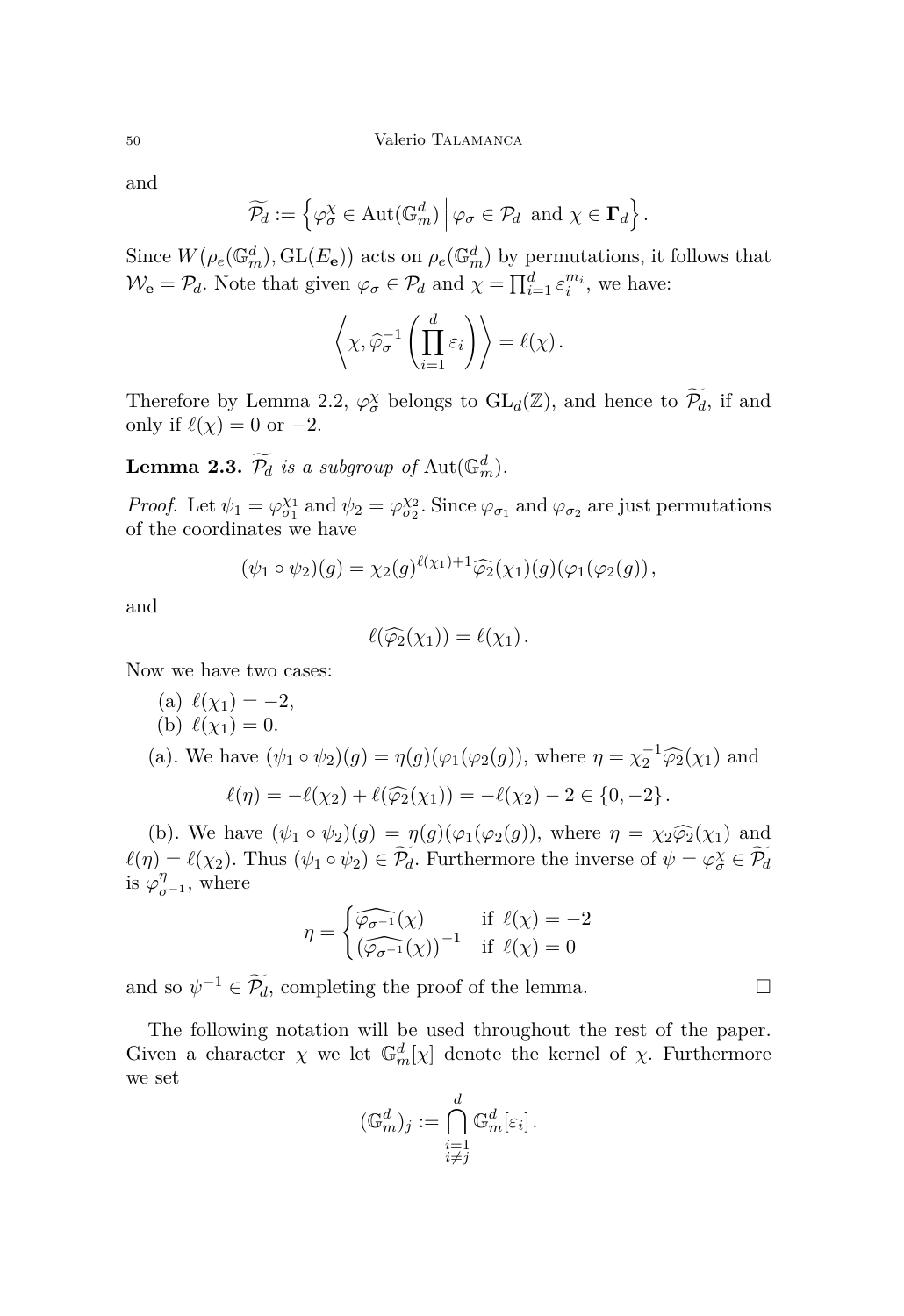## <span id="page-11-1"></span>**Proposition 2.4.**  $\mathcal{H}_e = \widetilde{\mathcal{P}_d}$ .

*Proof.* We assume that  $d > 2$ , for the case  $d = 1$  is trivial and the case  $d = 2$  can be dealt by computations similar, but simpler, to the one we carry out below. It is straightforward to check that  $\mathcal{H}_e \supset \mathcal{P}_d$ . Next suppose that  $\varphi_A$  belongs to  $\mathcal{H}_e$ , where  $A = (a_{ij})$ . Set

$$
T_j = \min_{1 \le i \le n} a_{ij} \quad \text{and} \quad R_j = \max_{1 \le i \le n} a_{ij}.
$$

Suppose  $g \in (\mathbb{G}_m^d)_j$ , Then  $h_{\mathbf{e}}(g) = h_{NW}(1, \varepsilon_j(g))$ . Thus

$$
h_{NW}(1, \varepsilon_j(g)) = h_{\mathbf{e}}(g) = h_{\mathbf{e}}(\varphi_A(g)) = h_{NW}\left(1, \varepsilon_j(g)^{R_j - T_j}\right),
$$

yielding  $R_i - T_j = 1$ . Suppose that  $a_{hj} = R_j$  and  $R_k = a_{hk}$  with  $k \neq j$ . Let  $g_1 \in (\mathbb{G}_m^d)_j$  and  $g_2 \in (\mathbb{G}_m^d)_k$ , and set  $g = g_1g_2$ . Then  $h_{\mathbf{e}}(\varphi_A(g)) \ge$  $h_{NW}(1, \varepsilon_i(g)\varepsilon_h(g))$ , which for appropriate choice of  $g_1$  and  $g_2$  is strictly bigger than  $h_{\mathbf{e}}(g) = h_{NW}(1, \varepsilon_j(g), \varepsilon_k(g))$ . Thus it cannot happen  $a_{hj} = R_j$ and  $R_k = a_{hk}$  with  $k \neq j$ , hence for each *j* there exists a unique  $h_j \in$  $\{1, \ldots, n\}$  such that  $a_{h,j} = R_j$ . Let  $\sigma$  denote the permutation  $j \mapsto h_j$ . Then  $\varphi_A$  is the twist of  $\varphi_{\sigma}$  by  $\chi = \prod_{i=1}^d \beta_i^{T_j}$ *j* .

As a consequence of Proposition [2.4](#page-11-1) we have that  $\mathcal{H}_e$  contains properly  $\mathcal{W}_{\mathbf{e}}$ .

**Corollary 2.5.** Let E be  $\mathbb{G}_m^d$ -module such that  $\rho_E(\mathbb{G}_m^d)$  is a maximal torus *of*  $GL(E)$ . Then  $\mathcal{H}_E$  and  $\widetilde{\mathcal{P}_d}$  are conjugate subgroups.

*Proof.* Since  $\rho_E(\mathbb{G}_m^d)$  is a maximal torus of  $GL(E)$  then  $[E] = \chi_1 + \cdots + \chi_d$ and  $\chi_1, \ldots, \chi_d$  generate  $\Gamma_d$  by [\[1,](#page-16-12) Theorem 3.2.19]. Therefore there exists  $\varphi \in \text{Aut}(\mathbb{G}_m^d)$  such that  $\chi_i = \varepsilon_i \circ \varphi$ , for all  $i = 1, \ldots, d$ . It follows that  $[E] = [e^{\varphi}]$  and the corollary follows from Lemma [2.1](#page-8-1) and the fact that the group of symmetries of  $h_E$  depends only on  $[E]$ .

## **3.** Symmetries for  $\mathbb{G}_m^d$ -module of classical type

<span id="page-11-0"></span>In this section we consider the realizations of  $\mathbb{G}_m^d$  as the maximal torus of some classical groups and determine their group of symmetries. We briefly recall that the definiton of the groups under consideration, the reader is advised to consult [\[5\]](#page-16-3) for details. The *special linear group*  $SL_{d+1}(k)$  consists of the matrices of determinant 1 in  $GL_{d+1}(k)$ . The *symplectic group*  $Sp_{2d}(k)$ , consists of all  $A \in GL_{2d}(k)$  such that

$$
{}^{t}A\begin{pmatrix} 0 & J \\ -J & 0 \end{pmatrix} A = \begin{pmatrix} 0 & J \\ -J & 0 \end{pmatrix} \qquad \text{where } J = \begin{pmatrix} 1 \\ 1 \end{pmatrix}.
$$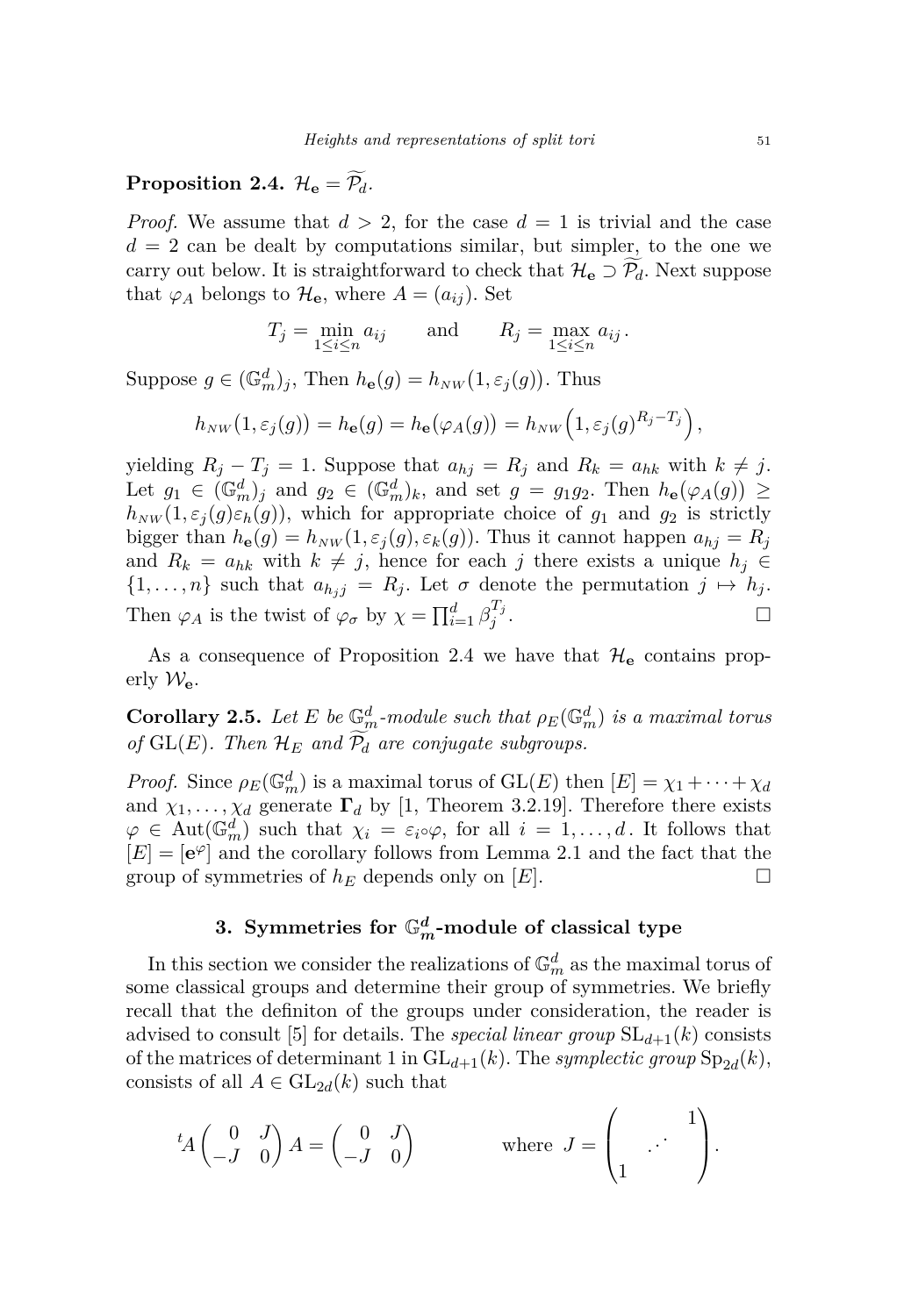Next we want to define the *orthogonal groups*  $SO_{2d+1}(k)$  and  $SO_{2d}(k)$ , to do this we need two additional matrices:

$$
S_{2d+1} = \begin{pmatrix} 1 & 0 & 0 \\ 0 & 0 & J \\ 0 & J & 0 \end{pmatrix} \text{ and } S_{2d} = \begin{pmatrix} 0 & J \\ J & 0 \end{pmatrix}.
$$

Then:

$$
SO_{2d+1}(k) = \left\{ A \in SL_{2d+1}(k) \mid {}^{t}AS_{2d+1}A = S_{2d+1} \right\},\
$$

and

$$
SO_{2d}(k) = \left\{ A \in SL_{2d}(k) \middle| {}^{t}AS_{2d}A = S_{2d} \right\}.
$$

In Tables [3.1](#page-12-1) and [3.2](#page-12-2) we list the  $\mathbb{G}_m^d$ -modules that we are going to investigate. In the first column of each table we list the  $\mathbb{G}_m^d$ -module in question, then in Table [3.1](#page-12-1) we list the vector space underlying the  $\mathbb{G}_m^d$ -module, the element of  $\mathbb{Z}[\Gamma_d]$  corresponding to the  $\mathbb{G}_m^d$ -module and the classical group of which  $\rho_E(\mathbb{G}_m^d)$  is a maximal torus. In the second table we list the action and  $\text{the Weyl group } \mathcal{W}(\rho_E(\mathbb{G}_m^d), \text{GL}(E)) = \text{N}_{\text{GL}(E)}(\rho_E(\mathbb{G}_m^d))/\text{C}_{\text{GL}(E)}(\rho_E(\mathbb{G}_m^d)).$ 

<span id="page-12-1"></span>

| <b>TABLE</b> | . O. |  |
|--------------|------|--|
|              |      |  |

| $\mathbb{G}_m^d$ -module | u.v.       | $\mathbb{Z}[\Gamma_d]$                                                                                                 | Classical group |
|--------------------------|------------|------------------------------------------------------------------------------------------------------------------------|-----------------|
| $E_{\bf a}$              | $k^{d+1}$  | $\mathbf{a}{=}\varepsilon_1{+}{\cdots}{+}\varepsilon_d{+}(\varepsilon_1{}\varepsilon_d)^{-1}$                          | $SL_{d+1}(k)$   |
| $E_{\bf h}$              | $k^{2d+1}$ | $\mathbf{b} = \varepsilon_0 + \varepsilon_1 + \dots + \varepsilon_d + \varepsilon_1^{-1} + \dots + \varepsilon_d^{-1}$ | $SO_{2d+1}(k)$  |
| $E_{\mathbf{c}}$         | $k^{2d}$   | $c = \varepsilon_1 +  \varepsilon_d + \varepsilon_1^{-1} +  \varepsilon_d^{-1}$                                        | $Sp_{2d}(k)$    |
| Eа                       | $k^{2d}$   | $\mathbf{d} = \varepsilon_1 +  \varepsilon_d + \varepsilon_1^{-1} +  + \varepsilon_d^{-1}$                             | $SO_{2d}(k)$    |

<span id="page-12-2"></span>Table 3.2.

| $\mathbb{G}_m^d$ -module | Action                                                                        | Weyl Group                                         |
|--------------------------|-------------------------------------------------------------------------------|----------------------------------------------------|
| $E_{\bf a}$              | $g.\mathbf{x} = (g_1x_1,\ldots,g_dx_d,(g_1g_d)^{-1}x_{d+1})$                  | $S_{d+1}$                                          |
| $E_{\bf b}$              | $g.\mathbf{x} = (x_1,g_1x_2,,g_dx_{d+1},g_1^{-1}x_{d+2}g_d^{-1}x_{2d+1})$     | $(\mathbb{Z}/2\mathbb{Z})^d \rtimes \mathcal{S}_d$ |
| $E_{\rm c}$              | $g.\mathbf{x} = (g_1x_1,\ldots,g_dx_d,g_1^{-1}x_{d+1},\ldots,g_d^{-1}x_{2d})$ | $(\mathbb{Z}/2\mathbb{Z})^d \rtimes \mathcal{S}_d$ |
| Eа                       | $g.\mathbf{x} = (g_1x_1,,g_dx_d,g_1^{-1}x_{d+1},g_d^{-1}x_{2d})$              | $(\mathbb{Z}/2\mathbb{Z})^d \rtimes \mathcal{S}_d$ |

**Definition 3.1.** If *E* is a  $\mathbb{G}_m^d$ -module such that  $[E]$  is one of the isomorphism class of Table 1, we then say that *E* is of *cmt-type*. If *E* is of cmt-type, we then set

<span id="page-12-0"></span> $\mathcal{W}_E = \left\{ \varphi \in \text{Aut}(\mathbb{G}_m^d) \, \middle| \, \varphi = \rho_E^{-1} \circ \omega \circ \rho_E, \text{ for some } \omega \in \mathcal{W}(\rho_E(\mathbb{G}_m^d), \text{GL}(E)) \right\}.$ **Theorem 3.2.** *Let E be of cmt-type. Then*  $\mathcal{H}_E = \mathcal{W}_E$ *.*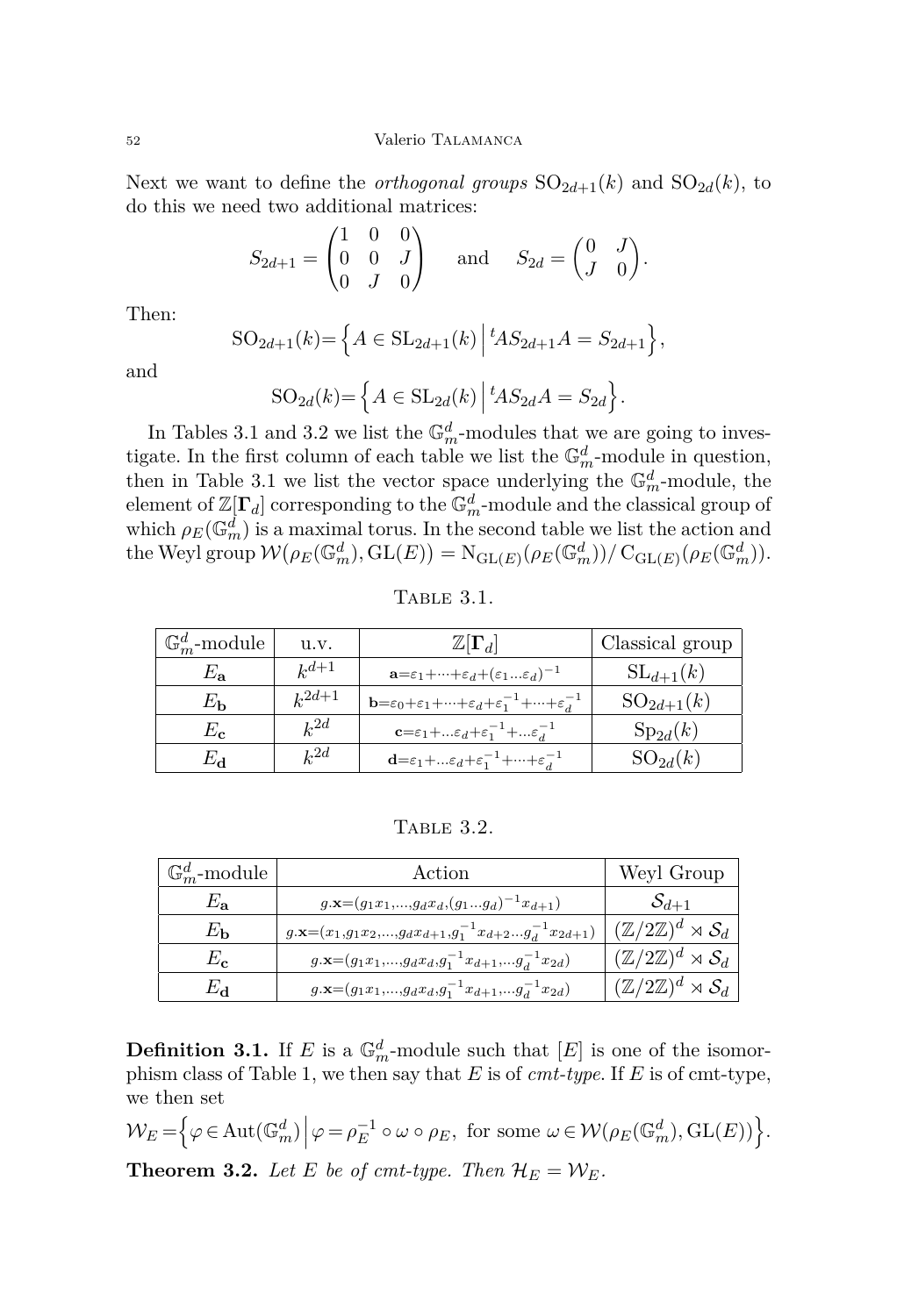The rest of this section is devoted to the proof of Theorem [3.2.](#page-12-0) Since both  $\mathcal{H}_E$  and  $\mathcal{W}_E$  actually depend only on the isomorphism class  $E$ , it suffices to prove Theorem [3.2](#page-12-0) for the  $\mathbb{G}_m^d$ -modules listed in Table [3.1.](#page-12-1)

**3.1. Special linear group.** Let  $E_{\mathbf{a}}$  denote the  $\mathbb{G}_m^d$ -module associated to **a** and set  $h_{\mathbf{a}} := h_{E_{\mathbf{a}}}$ ,  $\mathcal{W}_{\mathbf{a}} := \mathcal{W}_{E_{\mathbf{a}}}$ ,  $\mathcal{H}_{\mathbf{a}} := \mathcal{H}_{E_{\mathbf{a}}}$  and  $\rho_{\mathbf{a}} := \rho_{E_{\mathbf{a}}}$ . The height *h***<sup>a</sup>** is given by:

(3.1)  

$$
h_{\mathbf{a}}(g) = h_{NW} \left( \varepsilon_1(g), \dots, \varepsilon_d(g), (\varepsilon_1(g) \dots \varepsilon_d(g))^{-1} \right)
$$

$$
= h_{NW} (\varepsilon_1(g) \prod_{j=1}^d \varepsilon_j(g), \dots, \varepsilon_d(g) \prod_{j=1}^d \varepsilon_j(g), 1).
$$

We start by giving an explicit description of  $\mathcal{W}_a$ . Firstly we ecall that  $W(\rho_{\bf a}(\mathbb{G}_m^d), GL_{d+1}) \simeq S_{d+1}$ . Next the elements of  $W(\rho_{\bf a}(\mathbb{G}_m^d), GL_{d+1})$  come in two guises: those who leave the last coordinate fixed and those who do not.

Those who leave the last coordinate fixed correspond to permutations of the coordinates on  $\mathbb{G}_m^d$ . Of those who do not fix the last coordinate it is enough to consider, in order to generate  $S_{d+1}$ , the transpositions of the form  $(\ell, d + 1)$ . We denote by  $\gamma_{\ell} \in \mathcal{W}_a$  the automorphism corresponding to the transposition  $(\ell, d + 1)$ , its action on  $\mathbb{G}_m^d$  is given by:

$$
(g_1,\ldots,g_d)\stackrel{\gamma_{\ell}}{\longmapsto}(g_1,\ldots,g_{\ell-1},(g_1\ldots g_d)^{-1},g_{\ell+1},\ldots,g_d).
$$

Thus  $\mathcal{W}_a$  is the subgroup of  $\text{Aut}(\mathbb{G}_m^d)$  generated by  $\mathcal{P}_d$  and the  $\gamma_{\ell}$ 's. In order to be able to prove that actually  $\mathcal{H}_a = \mathcal{W}_a$  we need the following explicit characterization for the elements of  $\mathcal{W}_a \subset \text{Aut}(\mathbb{G}_m^d)$ .

**Lemma 3.3.** *Let*  $A = (a_{ij}) \in GL_d(\mathbb{Z})$ *. Then*  $\varphi_A \in \mathcal{W}_a$  *if and only if*  $A$ *satisfies one of the following conditions:*

- <span id="page-13-0"></span>(1) *A is a permutation matrix*
- <span id="page-13-1"></span>(2) *There exist*  $h, k \in \{1, \ldots, d\}$  *such that the following conditions hold* (a)  $a_{hj} = -1$  *for all*  $j = 1, ..., d$ .
	- (b)  $a_{ik} = 0$  *for all*  $i = 1, ..., d, i \neq h$ .
	- (c) If we delete the *h*-th row and the *k*-th column the  $(d-1)\times(d-1)$ *the resulting matrix is a permutation matrix.*

*Proof.* A straightforward computation shows that the set of matrices sat-isfying either [\(1\)](#page-13-0) or [\(2\)](#page-13-1) forms a group. Moreover let  $C = (c_{ij})$ , where

$$
c_{ij} = \begin{cases} 1 & \text{if } i \neq d \text{ and } j = i \\ -1 & \text{if } i = d \\ 0 & \text{otherwise.} \end{cases}
$$

then  $\gamma_{\ell} = \varphi_C$  and so every  $\gamma_{\ell}$  satisfies condition [\(2\)](#page-13-1). Thus every element of  $\mathcal{W}_a$  satisfies either [\(1\)](#page-13-0) or [\(2\)](#page-13-1). It remains to show that any  $\varphi_A$ , with A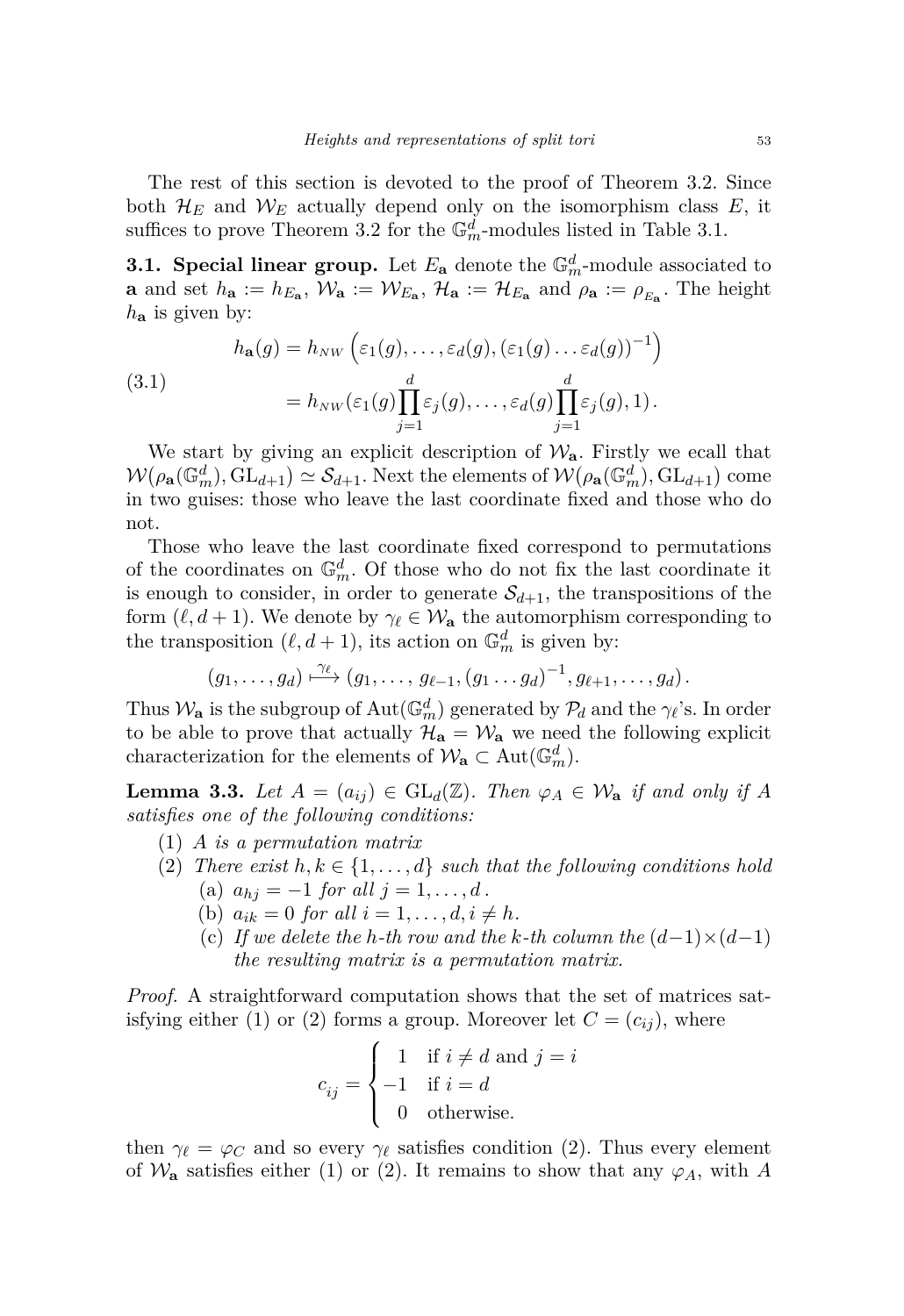satisfying either [\(1\)](#page-13-0) or [\(2\)](#page-13-1) belongs to  $\mathcal{W}_a$ . We only have to worry about the matrices that satisfy [\(2\)](#page-13-1). Suppose we have an automorphism  $\varphi_A$  with  $A = (a_{ij})$  satisfying condition [\(2\)](#page-13-1) for  $h, k \in \{1, \ldots, d\}$ . Let  $B = (b_{ij})$  be the matrix obtained by replacing the *k*-th column of *A* with the column  $(0, \ldots, 0, 1, 0, \ldots, 0)$  the 1 occurring at the *h*-th spot. Then  $\varphi_B$  belongs to  $\mathcal{P}_d$ , and  $\gamma_h \varphi_B = \varphi_A$ , yielding  $\varphi_A \in \mathcal{W}_a$ .

Lemma 3.4.  $\mathcal{H}_a = \mathcal{W}_a$ .

*Proof.* Since  $\mathcal{H}_a \supseteq \mathcal{W}_a$  we only have to show that if  $\varphi_A \in \mathcal{H}_a$ , with  $A =$  $(a_{ij})$ , the *A* satisfies either [\(1\)](#page-13-0) or [\(2\)](#page-13-1) of the previous lemma. Set  $s_j =$  $\sum_{i=1}^{d} a_{ij}$  and  $m_j = -\min\{a_{1j}, \ldots, a_{dj}, -s_j\} > 0$ . If  $g \in (\mathbb{G}_m^d)_j$ , then

$$
h_{\mathbf{a}}(\varphi_A(g))=h_{NW}(\varepsilon_j(g)^{a_{1j}},\ldots,\varepsilon_j(g)^{a_{dj}},\varepsilon_k(g)^{-s_k}).
$$

Therefore

<span id="page-14-0"></span>(3.2) 
$$
2h_{NW}(1, \varepsilon_j(g)) = h_{\mathbf{a}}(g) = h_{\mathbf{a}}(\varphi_A(g))
$$

$$
= h_{NW}(\varepsilon_j(g)^{a_{1k} + m_j}, \dots, \varepsilon_j(g)^{a_{dj} + m_j}, \varepsilon_j(g)^{-s_j + m_j}).
$$

On the other hand either  $a_{ij} + m_j = 0$  for some *i* or  $-s_j + m_j = 0$ , which, when put together with [\(3.2\)](#page-14-0), gives  $0 \le a_{ij} + m_j \le 2$  and  $0 \le -s_j + m_j \le 2$ . Combining these inequalities with the definition of  $s_j$  yields:

$$
-1 \le s_j \le 1 \quad \forall j = 1, ..., d,
$$
  
\n
$$
m_j = 1 \quad \forall j = 1, ..., d,
$$
  
\n
$$
-1 \le a_{ij} \le 1 \quad \forall i, j = 1, ..., d.
$$

In particular if  $a_{ik} \geq 0$  for all  $i = 1, \ldots, d$  then there exists  $i_k$  such that  $a_{ik} = \delta_i^{i_k}$  where  $\delta$  is the Kronecker's delta. Now choose  $g \in \mathbb{G}_m^d$  so that  $\varepsilon_i(g)$  is a positive integer for  $i = 1, \ldots, d$ . Then

<span id="page-14-1"></span>(3.3) 
$$
h_{\mathbf{a}}(g) = \log \left( \max_{1 \leq i \leq n} \left\{ \varepsilon_i(g) \prod_{j=1}^d \varepsilon_j(g) \right\} \right)
$$

and

<span id="page-14-2"></span>
$$
(3.4) \ \ h_{\mathbf{a}}(\varphi_A(g)) = h_{NW} \left( \prod_{j=1}^d \varepsilon_j(g)^{a_{1j}+1}, \dots, \prod_{j=1}^d \varepsilon_j(g)^{a_{dj}+1}, \prod_{j=1}^d \varepsilon_j(g)^{-s_j+1} \right).
$$

For each *k* we can choose a suitable  $g_k \in \mathbb{G}_m^d$  in such a way that

<span id="page-14-3"></span>(3.5) 
$$
\max_{1 \leq i \leq d} \left\{ \varepsilon_i(g_k) \prod_{j=1}^d \varepsilon_j(g_k) \right\} = \varepsilon_1(g_k) \dots \varepsilon_k(g_k)^2 \dots \varepsilon_d(g_k).
$$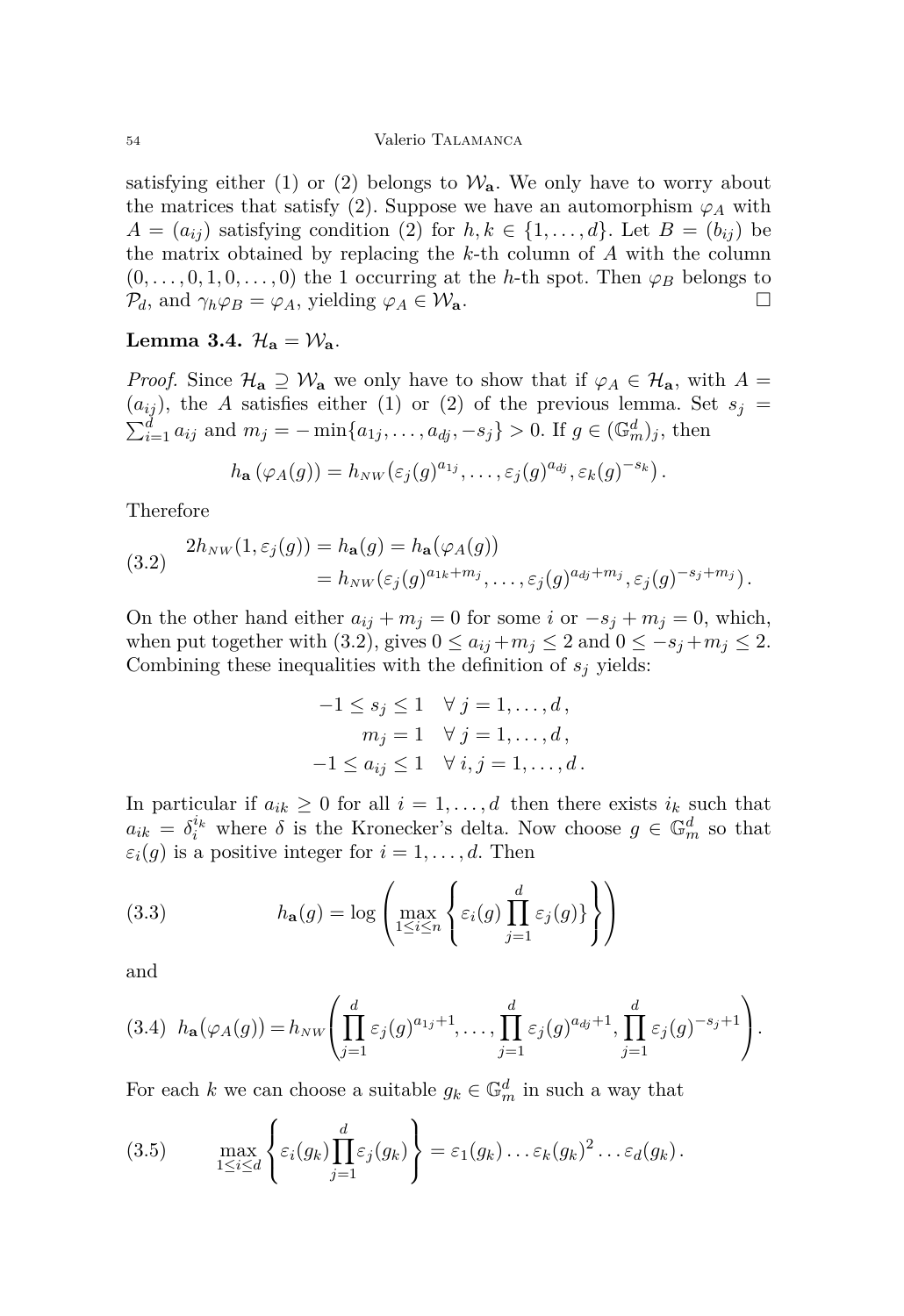Set  $a_{d+1j} = -s_j$ . It follows from [\(3.3\)](#page-14-1), [\(3.4\)](#page-14-2) and [\(3.5\)](#page-14-3) that for each  $k \in$  $\{1, \ldots, d\}$  it must exist  $i_k \in \{1, \ldots, d+1\}$  such that

<span id="page-15-0"></span>(3.6) 
$$
\prod_{j=1}^d \varepsilon_j(g_k)^{a_{i_kj}+1} = \varepsilon_1(g_k) \dots \varepsilon_k(g_k)^2 \dots \varepsilon_d(g_k).
$$

But then [\(3.6\)](#page-15-0) implies that  $a_{i_kj} = 1$  if  $j = k$  and is otherwise zero. A being invertible implies that  $i_k \neq i_\ell$  for  $h \neq k$ . Therefore there exists only one  $h \in \{1, \ldots, n+1\}$  such that  $h \neq i_k$  for all  $k = 1, \ldots, d$ . It follows that  $a_{hj} = -1$  for all  $j = 1, \ldots, d$ . If  $h = d + 1$  then A consists only of non-negative elements and as we already remarked this implies that A is a permutation matrix. If  $h \leq n$ , then there exists  $k \in \{1, \ldots, d\}$  such that  $i_k = d + 1$ . Then  $a_{ik} = 0$  for  $i < d + 1$ . Deleting the *h*-th row and *k*-th column from *A* we get a permutation matrix proving that  $\varphi_A \in \mathcal{W}_a$ .  $\square$ 

**3.2.** Symplectic and Orthogonal Groups. Let  $E_c$  denote the  $\mathbb{G}_m^d$ module associated to **c** and set  $h_c := h_{E_c}$ ,  $\mathcal{W}_c := \mathcal{W}_{E_c}$ ,  $\mathcal{H}_c := \mathcal{H}_{E_c}$  and  $\rho_{\mathbf{c}} := \rho_{E_{\mathbf{c}}}$ 

Since  $\rho_c$  embeds  $\mathbb{G}_m^d$  as the subgroup of diagonal matrices of  $Sp_{2d}$ , we have that

$$
h_{\mathbf{c}}(g) = h_{NW}(\varepsilon_1(g), \dots, \varepsilon_d(g), \varepsilon_1^{-1}(g), \dots, \varepsilon_d^{-1}(g)).
$$

Also in this case the relative Weyl group  $W(\rho_{\mathbf{c}}(\mathbb{G}_m^d(k)), GL_{2d}(k))$  is equal to the Weyl group of  $Sp_{2d}$  and thus is isomorphic to  $(\mathbb{Z}/2\mathbb{Z})^d \rtimes \mathcal{S}_d$  (with  $S_d$  acting on  $(\mathbb{Z}/2\mathbb{Z})^d$  by permutations). The action of  $(\mathbb{Z}/2\mathbb{Z})^d \rtimes S_d$  on  $\rho_{\mathbf{c}}(\mathbb{G}_m^d(k))$  is as follows:

$$
((b_1, \ldots, b_d), \sigma) \cdot (t_1, \ldots, t_d, t_1^{-1}, \ldots, t_d^{-1})
$$
  
= 
$$
(t_{\sigma^{-1}(1)}^{b_1}, \ldots, t_{\sigma^{-1}(d)}^{b_d}, t_{\sigma^{-1}(1)}^{-b_1}, \ldots, t_{\sigma^{-1}(d)}^{-b_d}).
$$

Therefore, if we denote by  $\mathfrak{S}^{\pm}_{d}$  $\frac{1}{d}$  the subgroup of  $GL(d, \mathbb{Z})$  formed by the monomial matrices with entries  $\pm 1$ , it follows that

$$
\mathcal{W}_{\mathbf{c}} = \left\{ \varphi_A \in \text{Aut}(\mathbb{G}_m^d) \, \middle| \, A \in \{ \mathfrak{S}_d^{\pm} \right\},\
$$

and  $W_{\mathbf{c}} \subset \mathcal{H}_{\mathbf{c}}$ .

### <span id="page-15-1"></span>**Lemma 3.5.**  $\mathcal{H}_c = \mathcal{W}_c$

*Proof.* Suppose that  $\varphi_A \in \mathcal{H}_c$ , with  $A = (a_{ij}) \in GL_d(\mathbb{Z})$ . Let  $g \in (\mathbb{G}_m^d)_k$ . As before we have  $h_{\mathbf{c}}(g) = 2h_{NW}(1, \varepsilon_k(g))$ , and so

$$
2h_{NW}(1,\varepsilon_k(g)) = h_{\mathbf{c}}(\varphi_A(g))
$$
  
=  $h_{NW}(\varepsilon_k(g)^{a_{1k}},\ldots,\varepsilon_k(g)^{a_{dk}},\varepsilon_k(g)^{-a_{1k}},\ldots,\varepsilon_k(g)^{-a_{dk}}).$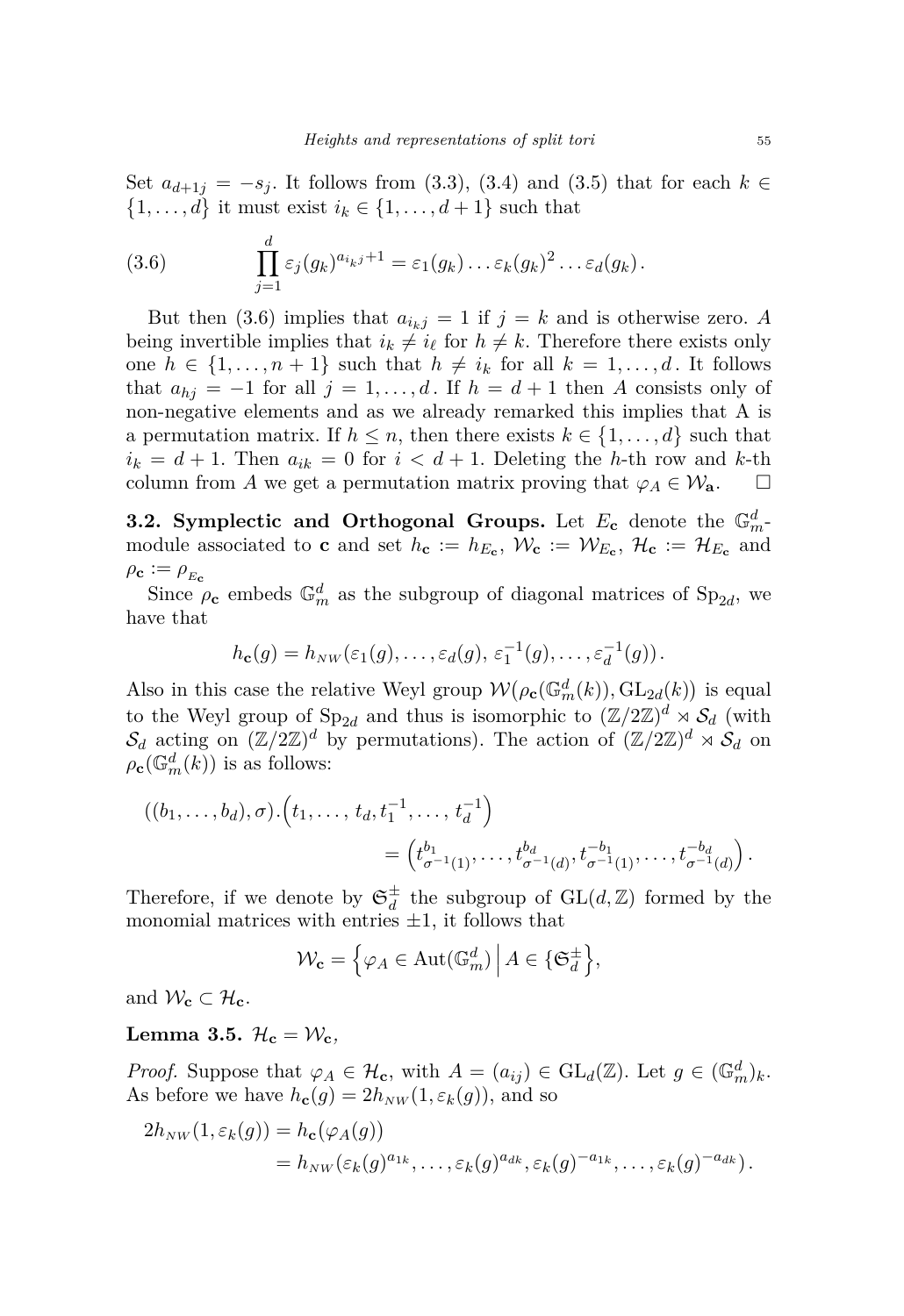which immediately yields  $a_{ij} \in \{1,0,-1\}$  for  $i, j = 1, \ldots, d$ . It remains to prove that  $\alpha = (a_{ij})$  is a monomial matrix. Suppose that  $a_{ik} \neq 0$  and  $a_{ih} \neq 0$  for  $k \neq h$ . By symmetry we reduce to examine the following two cases:

- <span id="page-16-13"></span>(a)  $a_{ik} = 1$  and  $a_{ih} = 1$ ,
- <span id="page-16-14"></span>(b)  $a_{ik} = 1$  and  $a_{ih} = -1$ .

[\(a\)](#page-16-13). Chose  $g \in \mathbb{G}_m^d$  such that  $\varepsilon_i(g) = 1$  if  $i \neq h, k$  and  $\varepsilon_h(g) = \varepsilon_k(g) = \lambda$ a positive integer. Then  $h_{\mathbf{c}}(g) = 2h_{NW}(1, \varepsilon_k(g))$ . On the other hand the usual computation shows that  $h_{\mathbf{c}}(\varphi_A(g))$  is equal to

$$
h_{NW}(\lambda^{a_{1k}+a_{1h}},\ldots,\lambda^2,\ldots\lambda^{a_{dk}+a_{dk}},\lambda^{-a_{1k}-a_{1h}},\ldots,\lambda^{-2},\ldots\lambda^{-a_{dk}-a_{dk}}).
$$

Since  $-2 \le a_{jk} + a_{jh} \le 2$  we find  $h_{\mathbf{c}}(\varphi_A(g)) = \lambda^4$ , which is a contradiction.

[\(b\)](#page-16-14). Select  $g \in \mathbb{G}_m^d$  such that  $\varepsilon_i(g) = 1$  if  $i \neq h, k$  and  $\varepsilon_h(g) = \varepsilon_k(g)^{-1} = \lambda$ is a positive integer. The same computation done in [\(a\)](#page-16-13) yields a contradiction, completing the proof of the theorem.

The proof of the similar result for the orthogonal groups is identical to that of Lemma [3.5,](#page-15-1) thus the proof of Theorem [3.2](#page-12-0) is completed.

#### **References**

- <span id="page-16-12"></span>[1] E. Bombieri & W. Gubler, *Heights in Diophantine Geometry*, New Mathematical Monographs, vol. 4, Cambridge University Press, 2006, xvi+652 pages.
- <span id="page-16-10"></span>[2] E. BREUILLARD, "A height gap theorem for finite subsets of  $GL_d(\overline{\mathbb{Q}})$  and nonamenable subgroups", *Ann. Math.* **174** (2011), no. 2, p. 1057-1110.
- <span id="page-16-5"></span>[3] J. I. Burgos Gil, P. Philippon & M. Sombra, *Arithmetic geometry of toric varieties. Metrics, measures and heights*, Astérisque, vol. 360, Société Mathématique de France, 2014, vi+222 pages.
- <span id="page-16-9"></span>[4] É. Gaudron, "Géométrie des nombres adélique et lemmes de Siegel généralisés", *Manuscr. Math.* **130** (2009), no. 2, p. 159-182.
- <span id="page-16-3"></span>[5] J. E. Humphreys, *Linear algebraic groups*, 3rd ed., Graduate Texts in Mathematics, vol. 2, Springer, 1987.
- <span id="page-16-4"></span>[6] V. Maillot, *Géométrie d'Arakelov des Variétés toriques et fibrés en droites intégrables*, Mém. Soc. Math. Fr., vol. 80, Société Mathématique de France, 2000, 129 pages.
- <span id="page-16-0"></span>[7] A. Néron, "Quasi-fonctions et Hauteurs sur les variétés abéliennes", *Ann. Math.* **82** (1965), p. 249-331.
- <span id="page-16-8"></span>[8] D. Roy & J. L. Thunder, "An absolute Siegel's lemma", *J. Reine Angew. Math.* **476** (1996), p. 1-26.
- <span id="page-16-11"></span>[9] J.-P. Serre, *Lectures on the Mordell-Weil theorem*, Aspects of Mathematics, vol. 15, Friedr. Vieweg & Sohn, 1989, x+218 pages.
- <span id="page-16-6"></span>[10] J. H. Silverman, *The arithmetic of elliptic curves*, Graduate Texts in Mathematics, vol. 106, Springer, 1986, xii+400 pages.
- <span id="page-16-1"></span>[11] V. Talamanca, "Height-preserving transformations on linear spaces", PhD Thesis, Brandeis University (USA), 1995.
- <span id="page-16-2"></span>[12] ——— , "A note on height pairings on polarized abelian varieties", *Atti Accad. Naz. Lincei, Cl. Sci. Fis. Mat. Nat.* **10** (1999), no. 1, p. 57-60.
- <span id="page-16-7"></span>[13] ——— , "A Gelfand-Beurling type formula for heights on endomorphism rings", *J. Number Theory* **83** (2000), no. 1, p. 91-105.